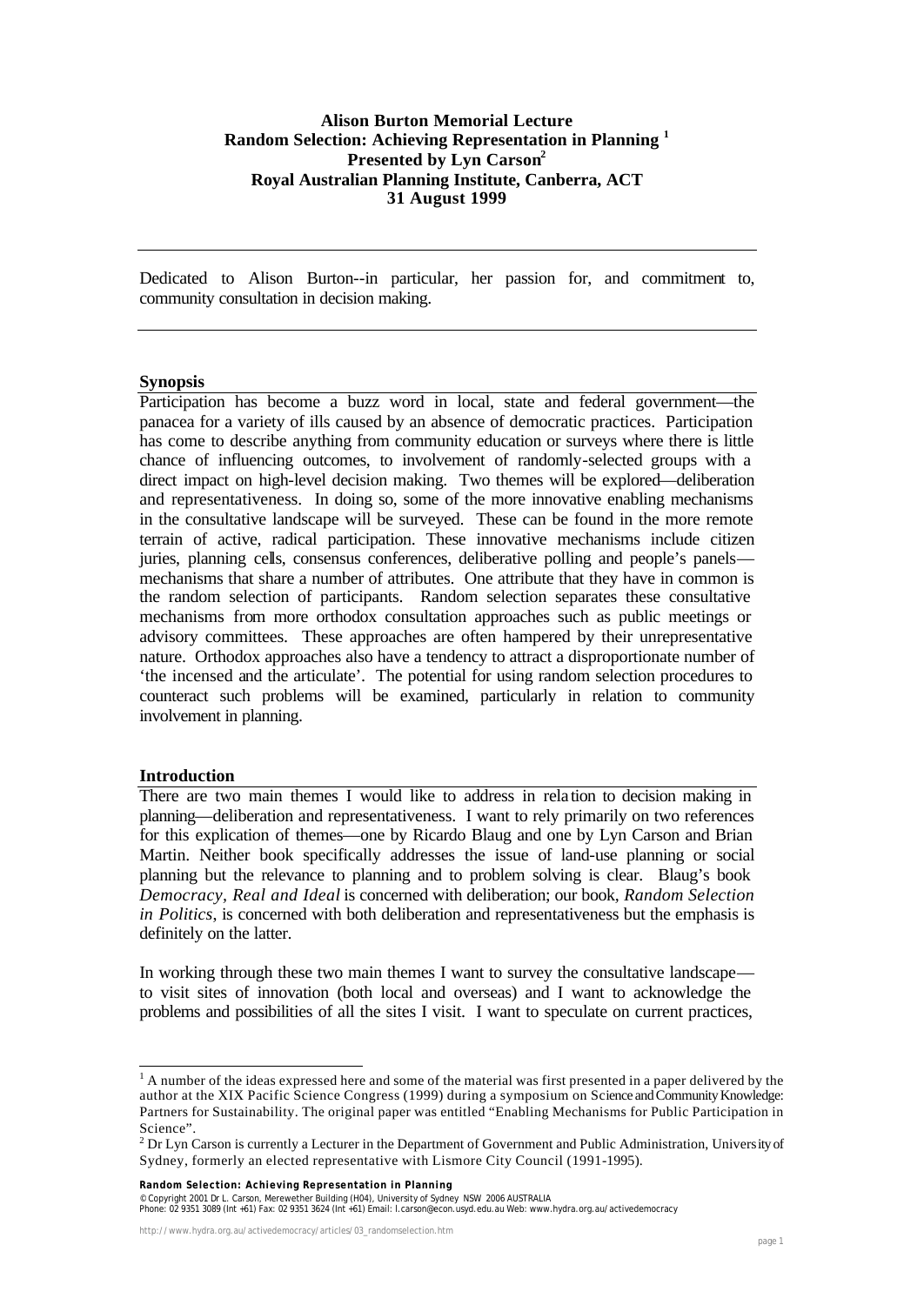including the ACT's Local Area Planning Advisory Committees (LAPACs) and I want to offer a vision of the way I would wish this landscape to be.

I do not think for a moment that deliberation and representativeness are the only criteria for effective decision making. If I was to offer criteria for effective decision making it would look like this:

### **Criteria for Effective Participation**

- 1. **Participation is timely.** Participation should not be so late in the life of an issue that it is tokenistic. The timing should occur when citizens have the best chance of influencing outcomes.
- 2. **Participants reflect a cross section of population.** Participants should be selected in a way that is not open to manipulation. Random selection offers the best chance of achieving this outcome (Carson & Martin 1999).
- 3. **Outcomes are focused on community, not self interest.** Participants are not asked what they want personally but rather what they consider is appropriate in their role as citizen (Barber 1992).
- 4. **Process is interactive and deliberative.** Questions or problems should not be reduced to a simplistic either/or response. Participation involves consideration of the big picture in discussion with fellow citizens and professional and non-professional experts.
- 5. **Decision making procedures are effective, preferably consensual.** Complete agreement need not be the outcome but the process should enable participants to strive towards consensus.
- 6. **Likelihood of recommendations being adopted is high.** Faith in the process is important by both the power holders and participants. Contracts can be signed to ensure that recommendations will be acted on and, if not, the decision-making body should offer a public explanation for its inaction.
- 7. **Process is in the hands of an independent, skilled, flexible facilitator.** It is important that all participants control the agenda and content because this will give the process more credibility. A skilled facilitator with no vested interest is essential in order to achieve this.
- 8. **Process is open, fair and subject to evaluation.** In advance, evaluation questions should be formulated—for example, how will success be measured? What are the indicators of success, beyond the adoption of recommendations?
- 9. **Process is cost effective.** This might be difficult to establish. For example, how does one measure community wellbeing or savings in costly litigation that could arise in the absence of consultation and participation? What price does one attach to achieving clearer planning goals?

My two themes cover many of these criteria—for example, deliberation (points 4, 5, 7) and representativeness (points 2 & 3).

**Random Selection: Achieving Representation in Planning**

© Copyright 2001 Dr L. Carson, Merewether Building (H04), University of Sydney NSW 2006 AUSTRALIA Phone: 02 9351 3089 (Int +61) Fax: 02 9351 3624 (Int +61) Email: l.carson@econ.usyd.edu.au Web: www.hydra.org.au/activedemocracy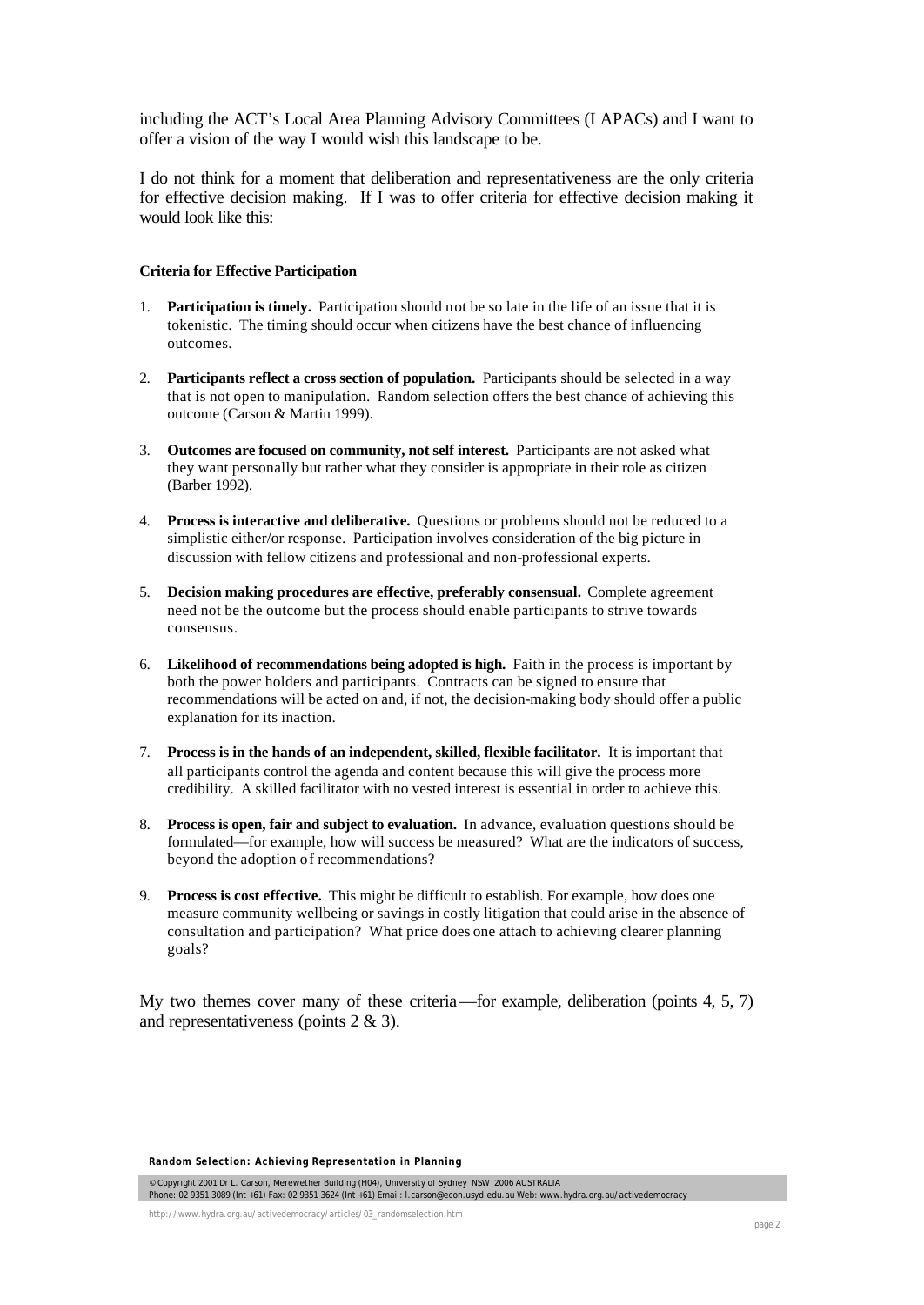# **Background**

I realised the importance of many of the above criteria during my single term as an elected representative in local government. One term was enough to discourage me from standing a second time. During my time with Lismore City Council (LCC) a number of innovative mechanisms were trialed—either because my Community Independent colleagues, Diana Roberts and Ros Irwin, and I initiated a consultative process, or because we had planners or administrators who were bold enough to run with new ideas. A number of them were trialed by me outside Council--because fear runs deep when democratic practices are floated among elected representative—and many new ideas were resisted by unwilling colleagues. Resistance is a formidable opponent and most of us are resistant to change. During my four years on Council the words of W H Auden and J K Galbraith followed me about like ominous mantras.

*We would rather be ruined than changed We would rather die in our dread Than climb the cross of the moment And let our illusions die.*

W H Auden

*Faced with the choice between changing one's mind and proving there is no need to do so, almost everyone gets busy on the proof.*

J K Galbraith

During my period of office LCC completed its award winning 2020 Strategic Plan—a Community Independents' initiative that owed its award-winning nature to a planner, David Kanaley who is now with Byron Shire Council. David and his team consulted thousands of residents, among them interest groups and key stakeholders—many residents who were consulted were randomly selected.

Other consultative mechanisms that we introduced were simple administrative ones like the recording of votes in Council. Public Access was in existence when we arrived on the scene and we added Public Question Time prior to the formal business of Council meetings. Community Independent councillors experimented with listening posts and most councillors took part in fortnightly councillor interviews. There were a variety of public meetings and surveys. I trialed citizens juries outside Council's jurisdiction. We introduced a mediation policy and a social impact assessment policy at a time when both these approaches were in their infancy. We experimented with precinct committees until they were quashed. Staff members enthusiastically or reluctantly supported many initiatives, for example street corner meetings, on-site inspections and rural contact forums.

Despite this proliferation of consultative mechanisms and our obvious successes (made possible because of support from the majority of our fellow councillors), I learnt how incredibly difficult it is to convert one's espoused theories into theories-in-use (Argyris and Schon 1974). My personal aspirations towards democratic practice often foundered. Let me note some of the realisations I had whilst completing my doctoral studies, during my time with Lismore City Council.

I had become interested in Sherry Arnstein's Ladder of Participation—a model with which I'm sure you are familiar (Arnstein 1969). Arnstein herself acknowledges the difficulty imposed by such a simplistic model and I was wary of using it to explain much of what I experienced (Table 1).

**Random Selection: Achieving Representation in Planning**

© Copyright 2001 Dr L. Carson, Merewether Building (H04), University of Sydney NSW 2006 AUSTRALIA Phone: 02 9351 3089 (Int +61) Fax: 02 9351 3624 (Int +61) Email: l.carson@econ.usyd.edu.au Web: www.hydra.org.au/activedemocracy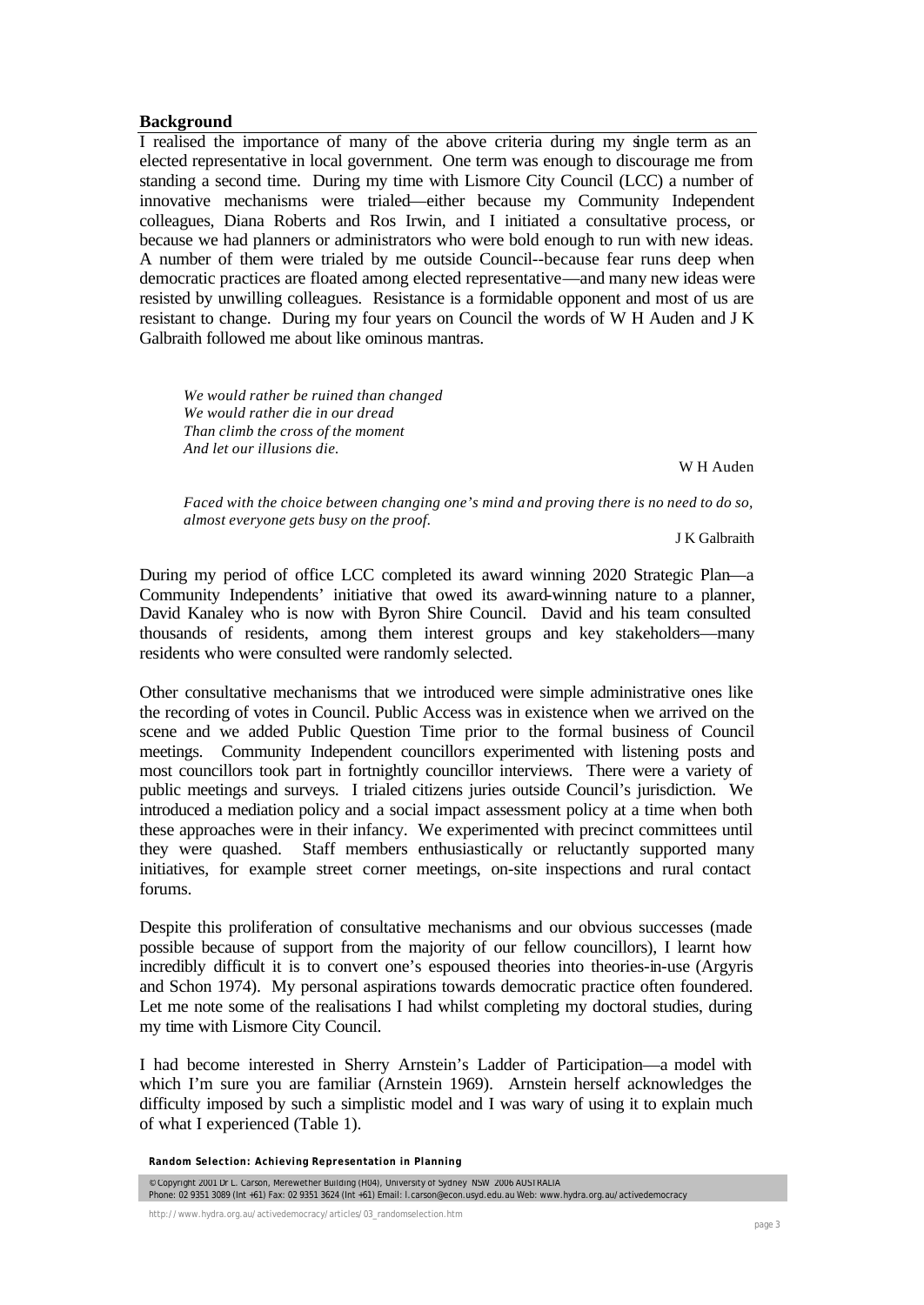**Random Selection: Achieving Representation in Planning**

© Copyright 2001 Dr L. Carson, Merewether Building (H04), University of Sydney NSW 2006 AUSTRALIA<br>Phone: 02 9351 3089 (Int +61) Fax: 02 9351 3624 (Int +61) Email: I.carson@econ.usyd.edu.au Web: www.hydra.org.au/activedem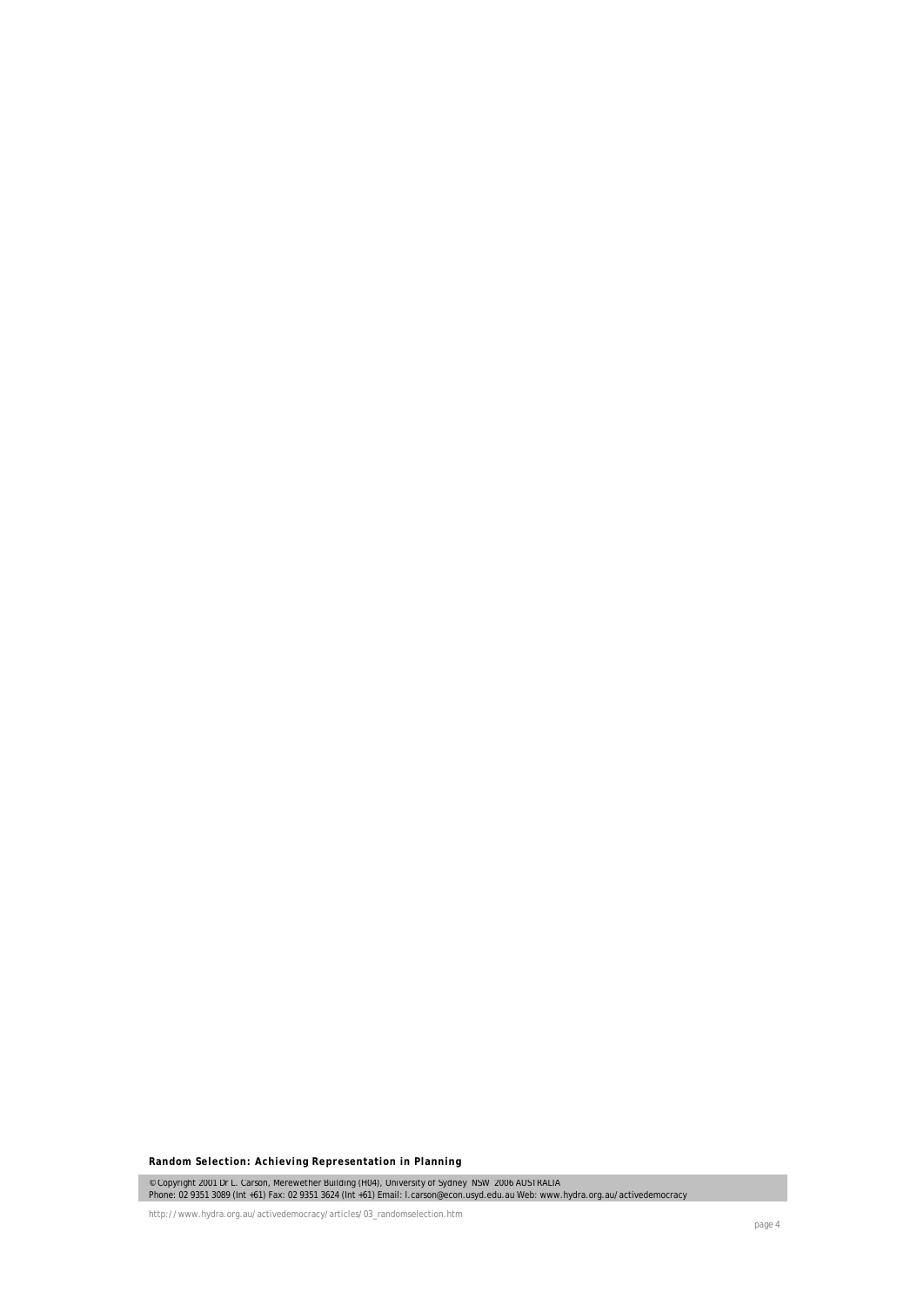#### **Table 1: Arnstein's Ladder of Participation**

(Arnstein 1969: 217)

I was prepared for the tokenism inherent in many so-called consultation processes. What I was not prepared for was the difficulty of genuinely consulting. Nor was I prepared for the realisation that power relationships permeated all groups, even those that one would regard as democratic. In fact, many of the supposedly democratic mechanisms managed merely to replicate the very problems they were designed to solve—demonstrating inappropriate power differentials, hierarchies, overly formal procedures and so on. Advisory committees did not stack up well under close scrutiny (Carson 1996). Public meetings were often unpleasant gatherings of the 'incensed and the articulate' with Council staff members reluctantly going through a 'boy, have we got a deal for you' pageant, in front of a community group that was muzzled by the non-consultative nature of the whole affair.

If I was to extend Arnstein's metaphor of a ladder of consultation, I saw the ladder as leaning against a very substantial wall of constraints—the constraints being interpersonal, structural, cognitive, physical, intrapsychic and so on.

**Random Selection: Achieving Representation in Planning**

© Copyright 2001 Dr L. Carson, Merewether Building (H04), University of Sydney NSW 2006 AUSTRALIA Phone: 02 9351 3089 (Int +61) Fax: 02 9351 3624 (Int +61) Email: l.carson@econ.usyd.edu.au Web: www.hydra.org.au/activedemocracy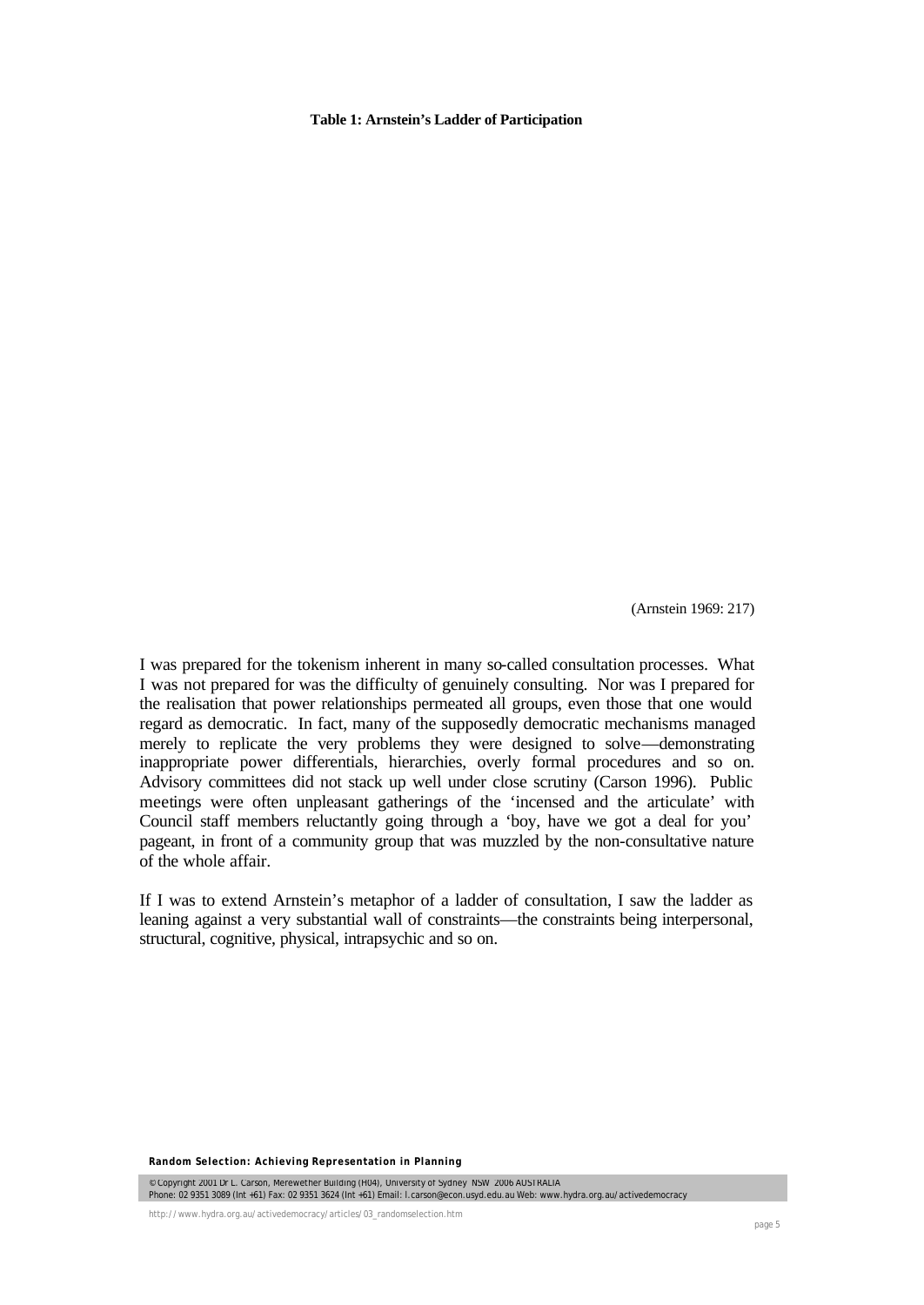**Wall of Constraints**

Illustration by Brian Slapp (Carson 1996)

The following examples of constraints have been taken from my doctoral thesis (Carson 1996)*.* These examples do not represent the entire list—but they give an indication of the impenetrable barrier of constraints which any well meaning elected representative (and planner) might encounter.

### Structural/systemic constraints

- legislation and regulations which do not reflect the community's needs;
- elections: trying to please the electorate;
- media: close scrutiny, inaccurate reporting, influenced by hype;
- unhelpful staff, denied access to staff;
- fear of causing litigation to themselves or Council;
- lack of accountability;
- presence of formal, adversarial structures;
- budgetary constraints;
- vulnerability to other tiers of government: state and federal.
- success leads to ethical violations; power corrupts;

### Interpersonal constraints

- community judgement (physical attack, criticism, cynicism, distrust, disapproval); decision makers exposed for their ignorance or lack of clarity or bias; they feared looking weak or being ostracised if they changed their mind;
- absence of support from partner, family, friends or political allies;
- lack of willingness to share information;
- inappropriate feedback: negative comments, little positive feedback  $&$  few suggestions about how to do it differently;

#### **Random Selection: Achieving Representation in Planning**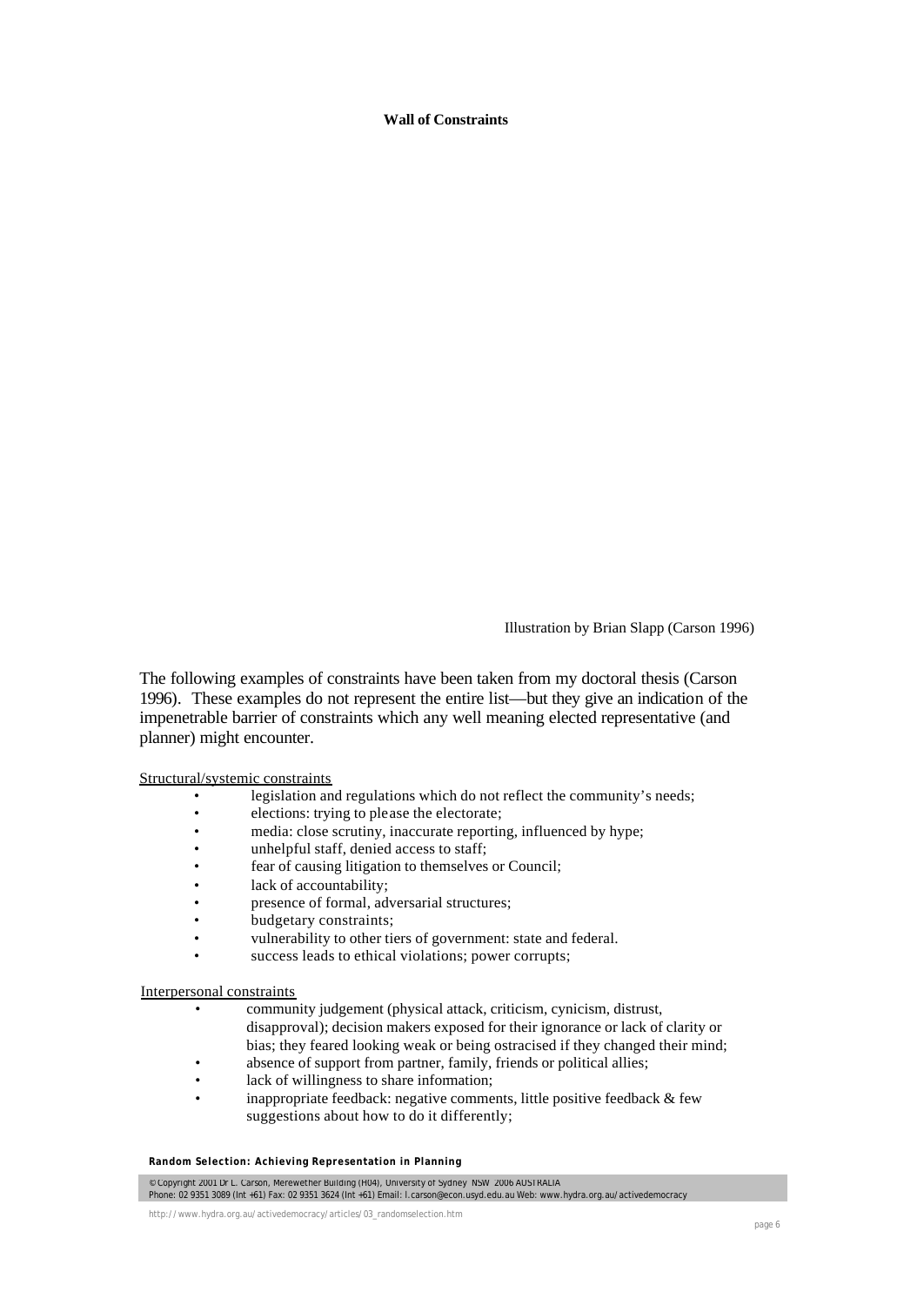- resistance to deviating from peers or party or support base;
- influence of strong leader 'opinion leadership'.

### Physical constraints

- physical disability eg. deafness, blindness;
- physical and emotional exhaustion;
- poor physical environment.

## Cognitive constraints

- cognitive development; inability to understand complex information or deal with higher order thinking eg. policy formulation;
- lack of vision; inability to hypothesise.

#### Intrapsychic constraints

- world views, prejudice, bias;
- a heightened sense of responsibility which can become a heavy burden;
- absence of good humour; depression;
- belief in representative democracy and lack of willingness to share power;
- resistance to change, high levels of caution; belief in a single 'truth', one reality; clinging to what is 'known' rather than exploring the unknown;
- excessive enthusiasm for change;
- lack of willingness to accept support;
- belief in other people's apathy;
- self-consciousness: concerns about looking 'silly' so that questions of clarification are not asked;
- boredom; confusion; poor memory
- lack of compassion, empathy;
- belief in others as the 'enemy';
- motivation for seeking office: ambition, status, power.

### Constraints due to an absence of skills or knowledge

- inability to question; inability to articulate;
- inability to evaluate:
- inappropriateness of community consultation method; lack of familiarity with community consultation methods;
- absence of good leadership or decision-making skills;
- inability to listen; propensity to make speeches and talk over others;
- poor research skills or lack of research support;
- lack of education about the decision maker role;
- inability to separate the person from the issue;
- inability to shift from critic to decision maker;
- readiness to stereotype or falsely assume.

How might decision makers remove this solid wall of constraints? How might they consult in order to make better decisions? What could be done differently in order that better decisions are made? A number of lessons emerged. Given the substantial wall of constraints that has been identified the lessons could perhaps be called 'tools for dismantling'.

#### Structural/systemic tools

design appropriate community consultation methods eg. do not use public meetings unless the only purpose is to disseminate information; use random selection if a representative sample is necessary;

**Random Selection: Achieving Representation in Planning**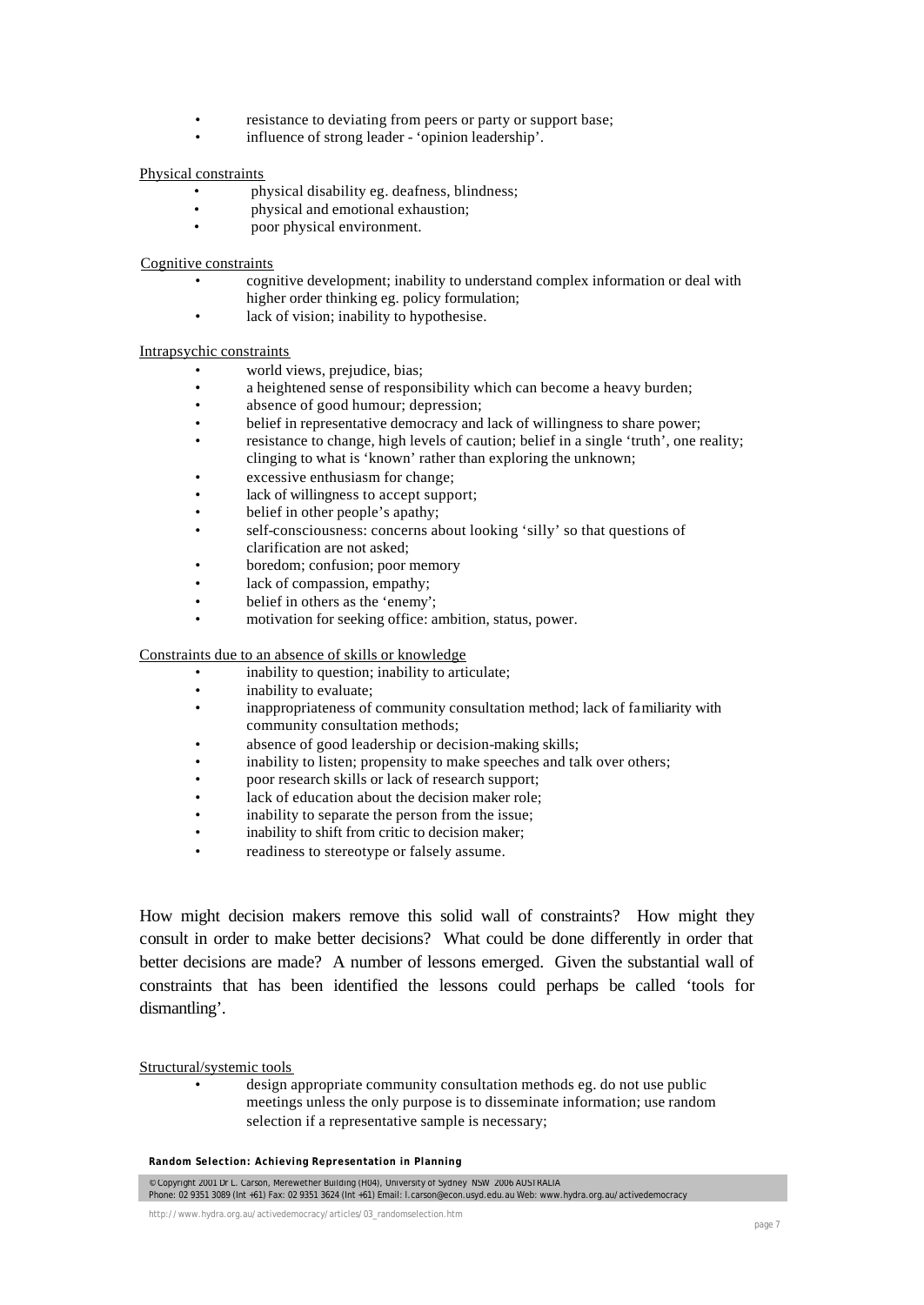• educate the community to support decision makers to make good decisions.

**Random Selection: Achieving Representation in Planning**

© Copyright 2001 Dr L. Carson, Merewether Building (H04), University of Sydney NSW 2006 AUSTRALIA<br>Phone: 02 9351 3089 (Int +61) Fax: 02 9351 3624 (Int +61) Email: I.carson@econ.usyd.edu.au Web: www.hydra.org.au/activedem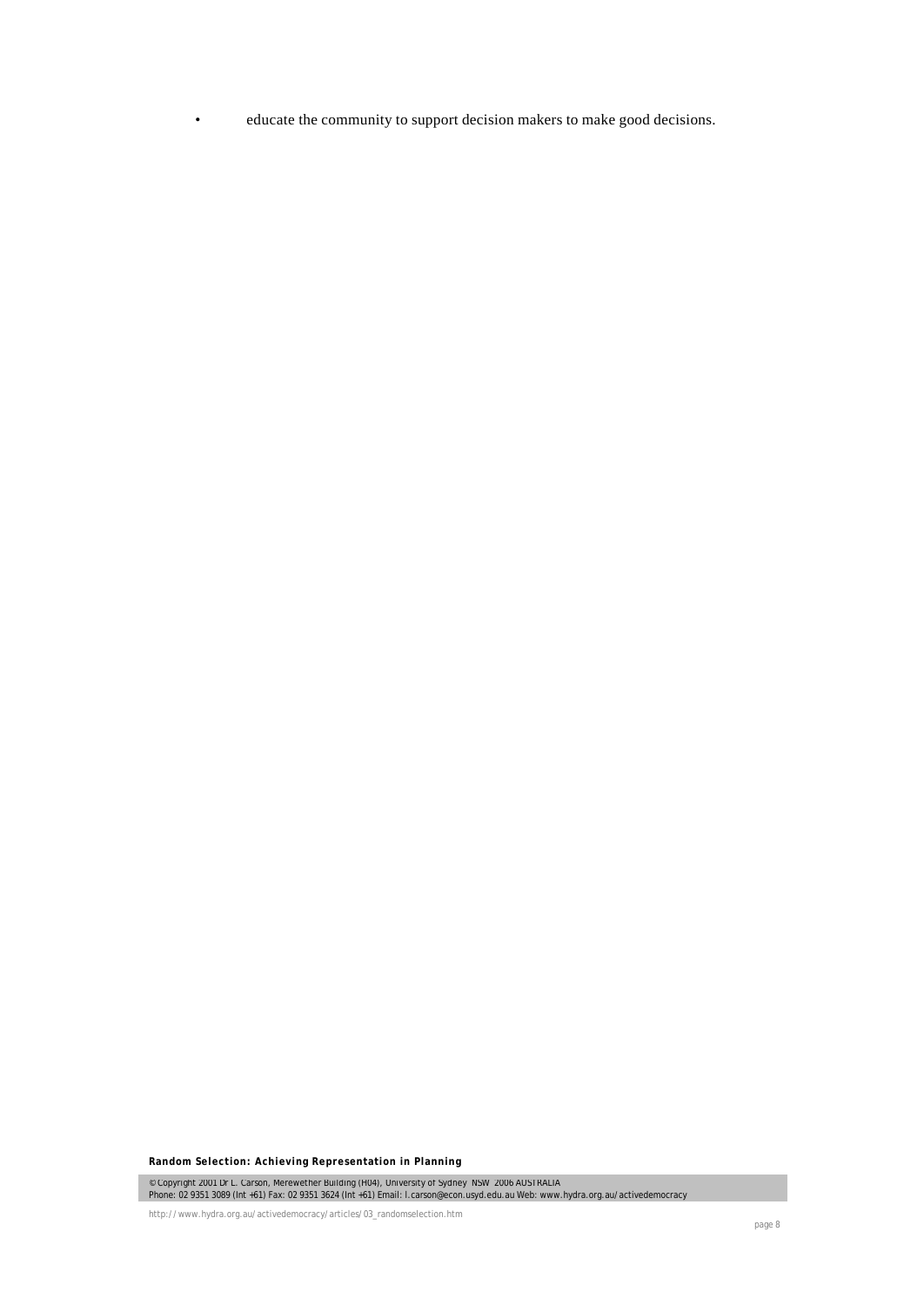#### Interpersonal tools

- have fun;
- allow yourself to be supported; support from a community group which is based on relationship (and not issues) is potentially far more enduring; a support group will also encourage accountability;
- dare to be in relationship with anyone even those you think of as your 'opponents' or 'enemies';
- communicate honestly even if fearful;
- share skills, strategies and stories with your peers the consequences can be therapeutic.

#### Intrapsychic tools

- be willing to share your power (abandon 'them and us' mentality);
- explore one's existential capability; be open to the possibility that you don't have a privileged access to reality;
- trust in the intelligence, goodwill and creativity that is out there in your community;
- be unattached to the outcome of decisions.

## Tools to overcome an absence of skills or knowledge

- think strategically, not reactively;
- learn to evaluate the effectiveness of decisions;
- listen, listen, listen, and ask questions if you don't understand, then feedback what you have heard;
- use appropriate methods to consult with your community;
- focus on the issues, forget the personalities;
- cultivate a democratic personality;
- acquire skills of consensus making.

As  $20<sup>th</sup>$  century citizens, we have strayed so far from our democratic origins—the vibrant if somewhat limited experience of Ancient Athens—that we no longer recognise the appalling absence of democracy in this political desert we know as representative government. The model of government we have inherited is all that the aristocracy was prepared to concede, ie, minimalist concessions to democracy that would maintain powerful elites. Not much has changed. In place of an inherited aristocracy we have an elective aristocracy. There is a tragic irony in the fact that our system of representative government was "conceived in explicit opposition to democracy" yet today it "is seen as one of its forms" (Manin 1997: 236)

Internationally it seems that we are all democrats now —as fascism and communism yield to the pressure of the global market place, democracy is the banner under which the unregulated market does its increasingly dirty business. The divide between normative democratic theory (how we ought to live) and empirical practice (how we actually live) is expanding into a vast chasm (Blaug 1999). As we teeter anxiously on the edge of this chasm, resisting the fall, this may be a good place to begin a journey through the landscape of innovative democratic practices. It is worthy of note that the motivation for such a journey springs from two sources in my experience—either we are motivated by a love of democracy or a hatred of politicians. I confess to a love affair with the former.

 *…democracy is one of those beautiful, absolute, clear principles—clear in the abstract like 'thou shalt not kill'—that poses a maddening, tantalizing puzzle to humankind and launches us on the historic project of seeking to realize it in our collective life… Democracy does not abolish power: it gives it to the people* (Lummis 1982:11-12).

**Random Selection: Achieving Representation in Planning**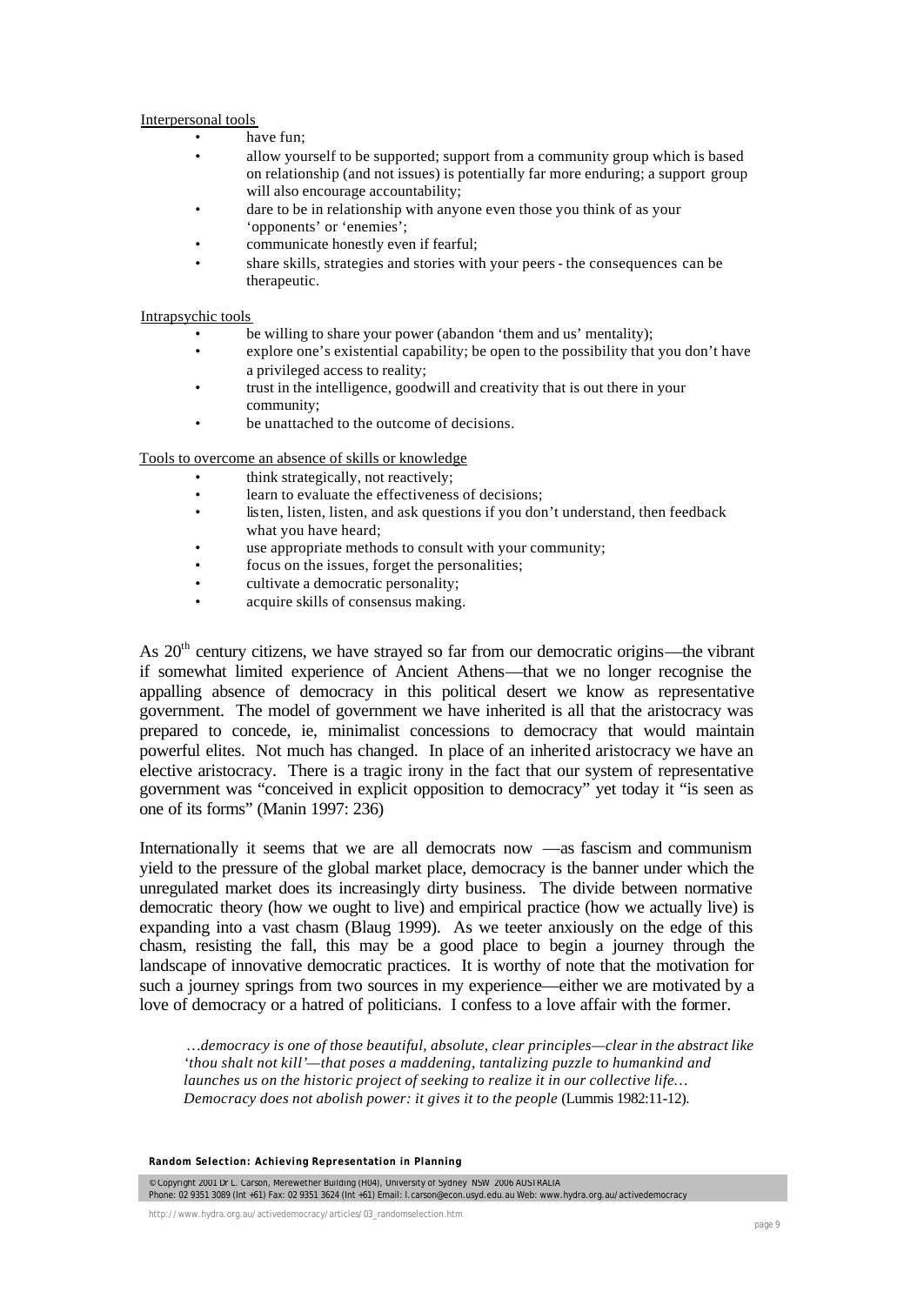The challenge inevitably will be working out how to institutionalise the democratic practices I am about to introduce, so that they might provide a tool to influence the macro-level of political institutions and the global economy. This is no mean feat. However, I unashamedly operate from a world view that is steeped in optimism—to quote Gramsci--pessimism of the intellect but optimism of the will.

I also believe that democracy is something that we *do*, not something that we *have* (Lappe & Du Bois c1993). If democracy is a verb, rather than a noun then it is appropriate to start with democratic practice in the home, the workplace and the community. Human interaction takes place at various levels. Blaug (citing Eder's work) describes the home, workplace and community as micro and meso levels of human interaction:

Problem of size and degree of interaction.

Micro level—personal relationships between family, friends, neighbours, co-workers. Face-to-face; small numbers, interaction oriented to mutual understanding though power-saturated discourse observable..

Meso level—civil associations, social movements, ethnic and religious groups, firms, institutions of civil society.

Broadening of loyalties; methods of information exchange that are no longer face-to-face. Texture of interaction starts to change.

Macro level—structures of the state, the economy, suprastate level. Complete change in texture of interaction due to complexity of issues and number of people involved. Face-to-face only among elite elected representatives and corporate directors. (Blaug 1999:149-150 )

A number of enabling mechanisms for public participation have been trialed in urban, industrialised situations, at the micro and meso levels. Let's begin the journey around the participatory landscape…

# **Deliberative Polls**

Deliberative polls have been trialed in the US and UK and one is about to be conducted in Australia by the creator of the process, James Fishkin, in collaboration with the Australian National University, Issues Deliberation Australia and Newspoll. The topic focuses on Australia becoming a republic and will culminate in a gathering at Old Parliament House (22-23 October).

A deliberative poll is an enhanced opinion poll that gets over many of the limitations of opinion polls (Fishkin 1991, 1995). One aspect of deliberative polls that is worthy of note is its process of selection—ie, random selection via telephone numbers. Another important aspect is that it brings people together for discussion. The chief characteristics of the deliberative poll are:

- Involves statistically significant numbers of citizens in an extended, informed discussion, leading to a vote or series of votes.
- National random sample of voters (usually several hundred) is given briefing material.
- Brought to a single site, expenses paid, for one or two days, to hear and question witnesses and debate an issue in small groups.
- Views are polled before and after event.

**Random Selection: Achieving Representation in Planning**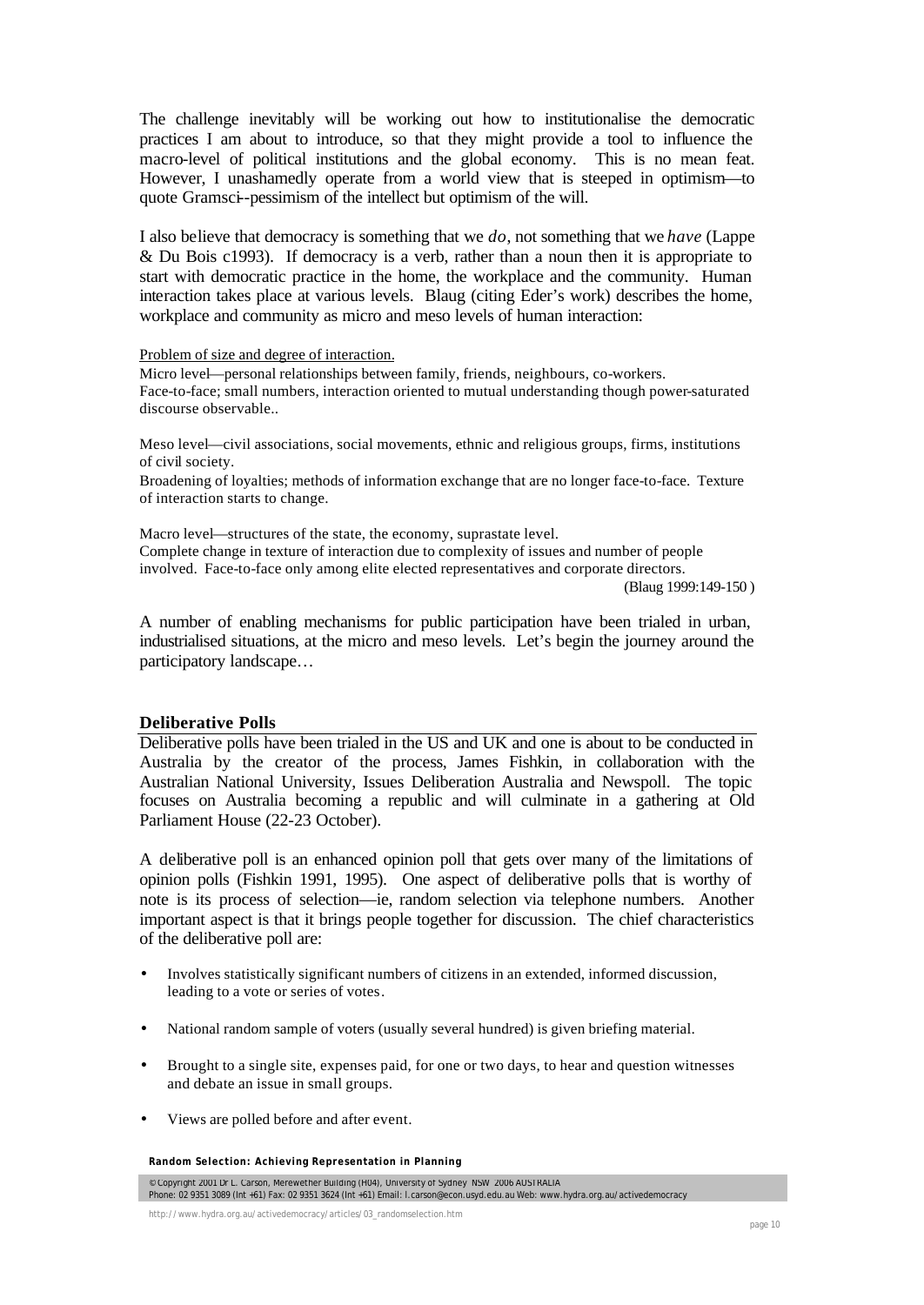- Designed to correct weakness of opinion polls (too little information or consideration of issues)—so it's an opinion poll with deliberation.
- Organisers control agenda but process is open; results not easily manipulated.

A deliberative poll is a useful mechanism to use when one would otherwise consider an opinion poll. For example, a deliberative poll would seem to be useful for the resolution of a contentious planning issue—one in which urgency is paramount. However, the more complex the issue, the less I would favour this method over others such as juries or consensus conferences. My concern is with the size of the group. In the case of the imminent deliberate poll in Australia, there will be  $300$  randomly-selected participants<sup>3</sup>. My concerns are increased when cost is also taken into account.

For more information: http://www.la.utexas.edu/research/delpol/cdpindex.html

# **People's Panel (UK)**

Another method that has been used to provide a pool of respondents for survey purposes but holds so much more promise than that, is the people's panel.I know of at least two current working examples of this mechanism: one in Tony Blair's Cabinet Office in the UK and one in Jim Soorley's (Lord Mayor's) office in Brisbane City Council in Australia. The Blair model *does* alert users, ie government bureaucrats, to the usefulness of using the people's panel for deliberative polls, citizens juries and so on. To date the emphasis seems to have been on using the panel largely for surveys in order to evaluate service delivery. This is also the case in Brisbane where the panel has been used mainly to evaluate the Council's performance though panel members have also been involved in community visioning exercises.

The UK people's panel has been summarised by the Cabinet Office's Service First Unit as follows:

- 5,000 adults, aged 16 and over
- profile that is representative of UK population in terms of age, gender, region and other demographic indicators
- recruited from random sample of UK addresses, followed by survey of data on both service usage & attitudes
- large enough for regional studies to compare local with national norms
- ideal for consultation on cross-sectoral issues
- can track changes in views over time
- used for survey, benchmark data, comparable national data
- different type of research that the panel can be used for include—

<sup>&</sup>lt;sup>3</sup> Two useful books that address the difficulties of small group democracy are John Gastil's Democracy in Small Groups and Ricardo Blaug's Democracy, Real and Ideal. And good text on group processes also canvasses the issue of group size and its impact on a group's effectiveness.

**Random Selection: Achieving Representation in Planning**

<sup>©</sup> Copyright 2001 Dr L. Carson, Merewether Building (H04), University of Sydney NSW 2006 AUSTRALIA Phone: 02 9351 3089 (Int +61) Fax: 02 9351 3624 (Int +61) Email: l.carson@econ.usyd.edu.au Web: www.hydra.org.au/activedemocracy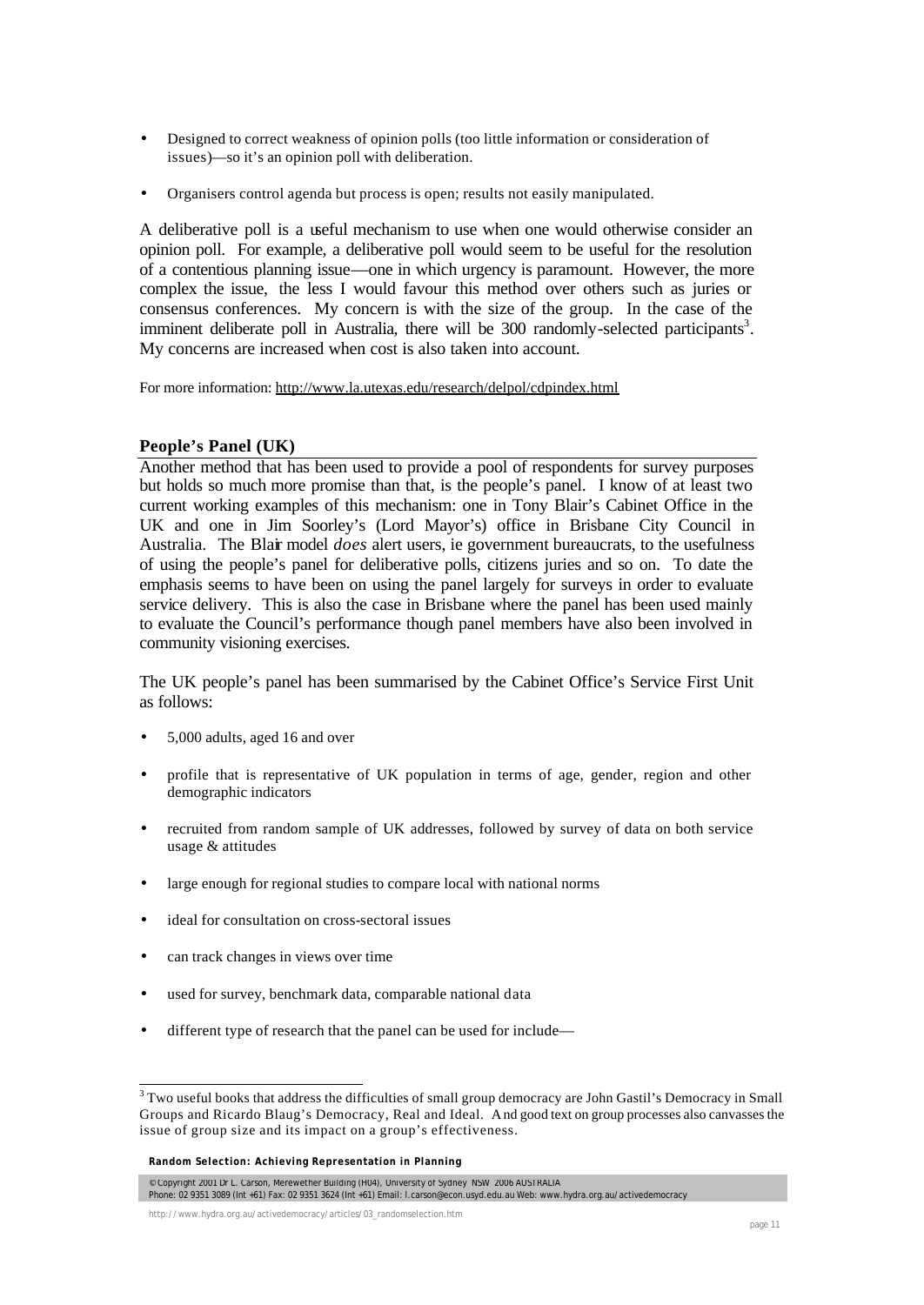quantitative research: telephone surveys, face-to-face interview surveys, self-completion postal surveys

qualitative research: focus groups, citizens workshops, depth interviews, citizens juries, deliberative polls

• all research is published

Source: http://www.cabinet-office.gov.uk/service

## **People's Panel (Australia)**

Brisbane City Council's people's panel was inspired by the activities of the former mayor of Seattle, Norman Rice. BCC's mayor, Jim Soorley was keen to find a way to conduct an ongoing dialogue with his constituents and to develop a consensus on the city's future direction. Brisbane's PP aims: to build a sound platform of public confidence in BCC's decisions; to develop broad based community ownership of BCC's programs; and to develop a mandate that translates into political support. The latter is seen to be quite different to the way politicians usually choose to operate— when they attempt to convert political support into a mandate.

To build this mandate, Soorley and his team invited all residents to be part of an ongoing PP. Expecting about 600 responses they were surprised to find 6,500 accepting BCC's invitation. The entire 6,500 respondents now make up the PP or reference group. The group receives regular newsletters that most often include a returnable survey that asks for feedback on different topics, eg the city's public transport system or development along the Brisbane River. The results of any PP surveys are also reported back via the newsletter in order to keep participants informed.

The reference group members are invited to attend community activities such as conferences or public meetings on topical or controversial issues. This educational component is to ensure that residents have as much up-to-date information as possible so that the complexity of issues can be understood. Research groups are conducted as well, using the PP as the pool for focus group participants. As more information is gleaned from the PP reference group, surveys and focus groups can be conducted which draw on a stratified sample that reflects a cross section of the wider population.

Soorley's office claims that BCC's projects and annual budget have been altered to reflect the community's values. Participants have responded positively to the invitation to have their say—indeed the project is called "Your City, Your Say". The project has moved beyond opinion polling by involving the community in ongoing dialogue, for example in strategic planning via "Vision and Values" workshops. Soorley believes that while ever participants continue to be involved, the project can be deemed to be successful. The project is highly dependent on the BCC's mayor. There is no obligation to act on the community's recommendations though it could be argued that it would be a foolhardy leader who ignored such clear messages from his or her constituents.

The strength of the project is that PP participants are provided with considerable information along with the blank survey forms, just as participants are with deliberative polls. It could be claimed that an informed citizenry is responding to questionnaires, presumably having discussed the issues with family and friends. However there is less emphasis on debate or community agenda setting, and more on satisfying BCC's needs- even the focus groups are designed to answer specific questions.

**Random Selection: Achieving Representation in Planning**

© Copyright 2001 Dr L. Carson, Merewether Building (H04), University of Sydney NSW 2006 AUSTRALIA Phone: 02 9351 3089 (Int +61) Fax: 02 9351 3624 (Int +61) Email: l.carson@econ.usyd.edu.au Web: www.hydra.org.au/activedemocracy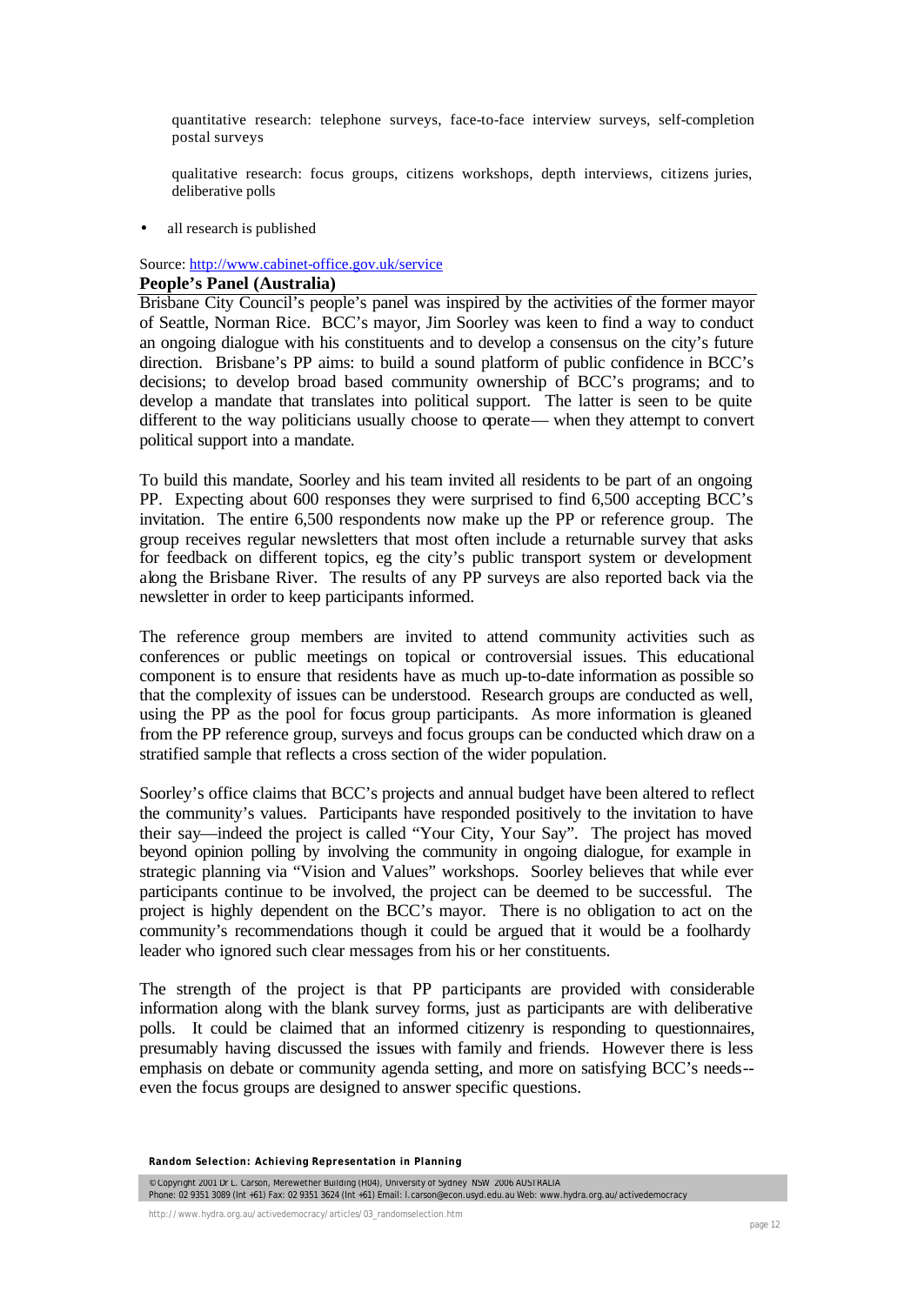The PP mechanism lends itself to more deliberative, consensual processes for change- such as citizens juries or consensus conferences. This appears to be the aim, though perhaps not the reality, of the UK people's panel. Inevitably there seems always to be a huge divide between "show democracy" or "therapeutic democracy"--ie seeking information from, and giving information to, citizens—and radical democracy - encouraging debate amongst equals and allowing community members to make their own decisions. Radical democracy need not be antithetical to representative government. Collaborative decision making is surely possible. Enabling mechanisms such as BCC's people's panel at least go some way towards community involvement. However, radical democracy requires a level of trust and a willingness to share power that is generally lacking in today's decision making arenas.

I'm sufficiently intrigued by the democratic possibilities of people's panels to make them the subject of a research project I plan to conduct next year in northern New South Wales.

### **Citizens Survey Panel**

One consultative method that *did* combine a number of diverse enabling mechanisms was a citizens survey panel that was used to develop a large-scale transport plan in Boulder, Colorado. The panel was selected to match a community demographic profile (Table 2).

| Pre-panel       | Citizen transport advisory committee (TAC) formed (7 members) to<br>develop transport master plan.<br>Designed 'citizen survey panel' model.<br>Project manager appointed to coordinate interviewers, develop<br>research instruments, analyse data, write & present reports.                                                                                                |
|-----------------|------------------------------------------------------------------------------------------------------------------------------------------------------------------------------------------------------------------------------------------------------------------------------------------------------------------------------------------------------------------------------|
| Panel formation | Random stratified sample of 700 invited by Mayor to participate.<br>Respondents (32%) then randomly selected to represent community<br>housing & household composition + political party affiliation—147<br>participants formed final panel.<br>Ten interviewers appointed for one-year project.                                                                             |
| Panel exercises | Data collection via 7 panel exercises—one phone interview, 2 in-<br>home interviews and 4 mail surveys--80%-100% participation rate.                                                                                                                                                                                                                                         |
| <b>Outcomes</b> | Data used by TAC as support for decisions, to end TAC stalemate, as<br>reason to change policy or to justify contrary position.<br>79% policy congruence (between panel & TAC) reflected in final<br>transport plan.<br>Evaluated as successful by participants, TAC, wider community.<br>Due to expense $\&$ design, suitable for development of major policy<br>documents. |

### **Table 2: Citizens Survey Panel (Boulder, Colorado, USA)**

Source: Kathlene, L. and J. A. Martin (1991) "Enhancing Citizen Participation: Panel Designs, Perspectives, and Policy Formation", Journal of Policy Analysis and Management, **10**(1): 46-63.

Though still focused on surveys, the project coordinators included face-to-face interviews as well as trials involving free tickets on public transport in order to facilitate informed

**Random Selection: Achieving Representation in Planning**

© Copyright 2001 Dr L. Carson, Merewether Building (H04), University of Sydney NSW 2006 AUSTRALIA

Phone: 02 9351 3089 (Int +61) Fax: 02 9351 3624 (Int +61) Email: l.carson@econ.usyd.edu.au Web: www.hydra.org.au/activedemocracy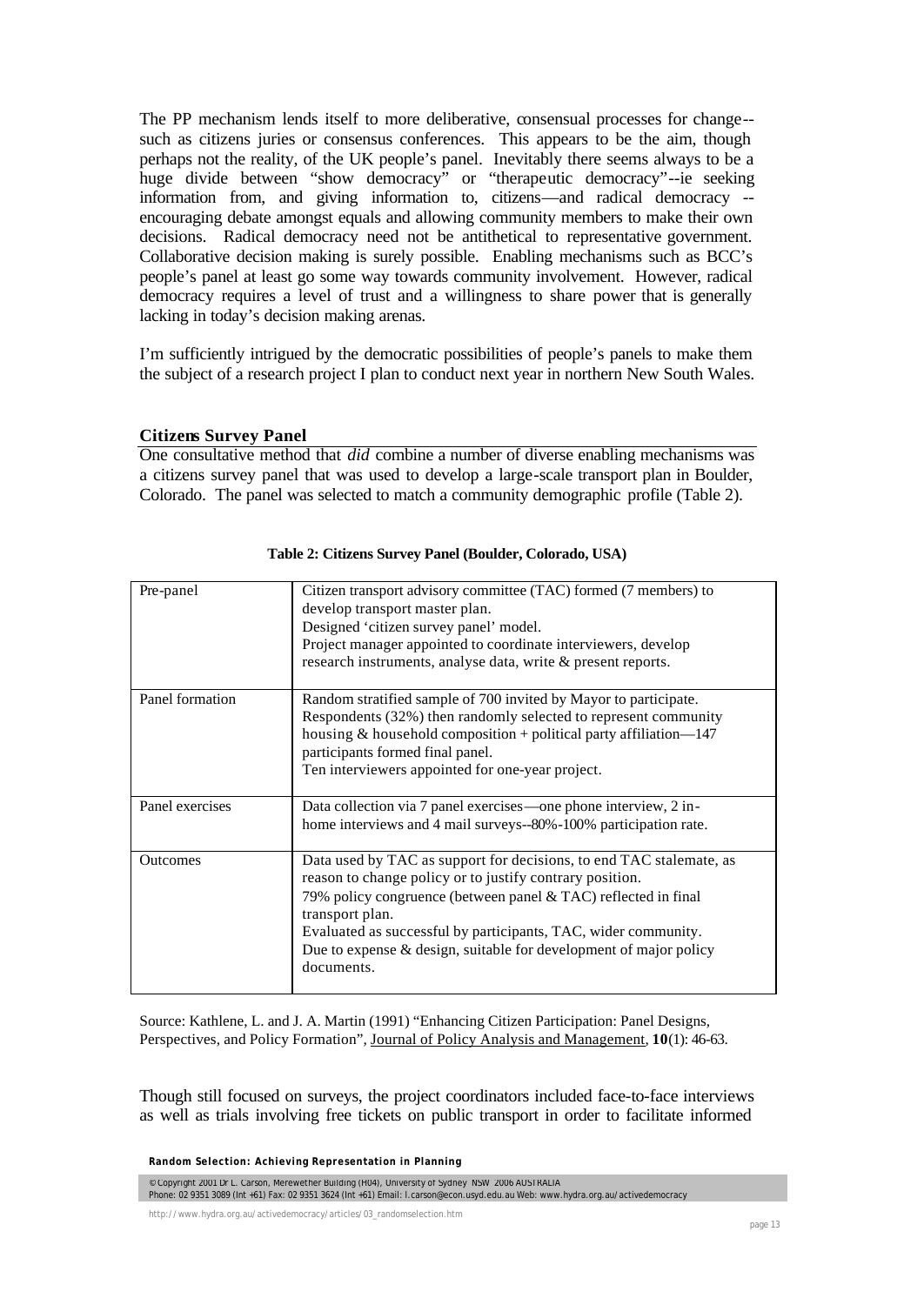comment. However, unlike the deliberative poll, citizens were not brought together—the interactive component was absent. This panel worked in tandem with a reference committee of professional and non-professional experts who were influenced by the panel members' comments.

**Random Selection: Achieving Representation in Planning**

© Copyright 2001 Dr L. Carson, Merewether Building (H04), University of Sydney NSW 2006 AUSTRALIA<br>Phone: 02 9351 3089 (Int +61) Fax: 02 9351 3624 (Int +61) Email: I.carson@econ.usyd.edu.au Web: www.hydra.org.au/activedem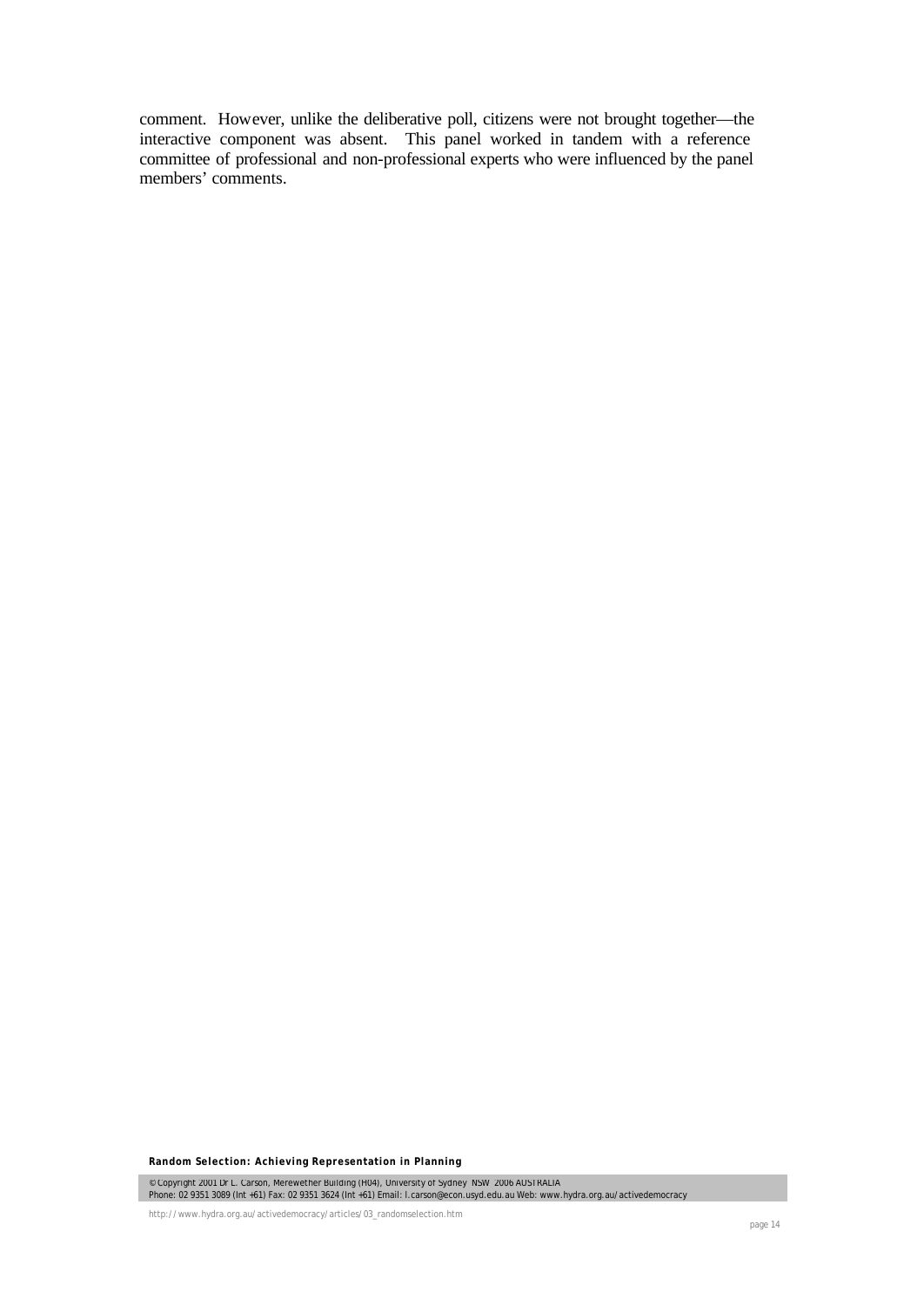# **Four-Step Method**

In Lismore (northern New South Wales) I took up the idea of the importance of the 'expert' and experimented with a three-step method that I converted to a **four-step method.** Ortwin Renn and others originally devised this method in Germany and their work has involved controversial projects such as the siting of a high-temperature incinerator (Renn et al 1993)**.** The three- or four- step method is appealing because it cushions the role (and power) of the expert between two stages involving randomlyselected citizens (Table 3).

## **Table 3: Four-step model for community participation.**

#### **Step 1 Concerns and Criteria**

Involves interest groups in the creation of a vision or goals. Values and criteria are also established. Depending upon the issue, this could be either stakeholders only or a randomly-selected group from the whole community.

# **Step 2**

## **Assessment of Options**

Collection of "expert' judgements from a small reference group. They take information from the first step and operationalise it. For example, an action plan is devised or a list of options created. The reference group offers a range of options and also assesses their viability.

#### **Step 3 Evaluation of Options**

Randomly-selected citizens meet. Witnesses offer information and opinions and stimulate discussion. This step is to test the acceptability of the options. The citizen panel evaluates the options and offers recommendations.

#### **Step 4 Accountability and Education**

Feedback to the whole community, including an evaluation of the process. Ensures all are informed and those making the final decision are accountable.

Model developed by Carson (1999)--modification of: Renn, O, Webler, T, Rakel, H, Dienel, P, and Johnson, B (1993). "Public Participation in Decision Making: A Three-step Procedure", Policy Sciences, **26**: 189-214.

In the model above, the role of the expert is to convert the community's vision to action, then to check back with the community to see whether the plan is in accord with the community's original dreams. Controversy surrounds the use of 'experts' and this term should be interpreted as being inclusive of those community members who are non-

**Random Selection: Achieving Representation in Planning**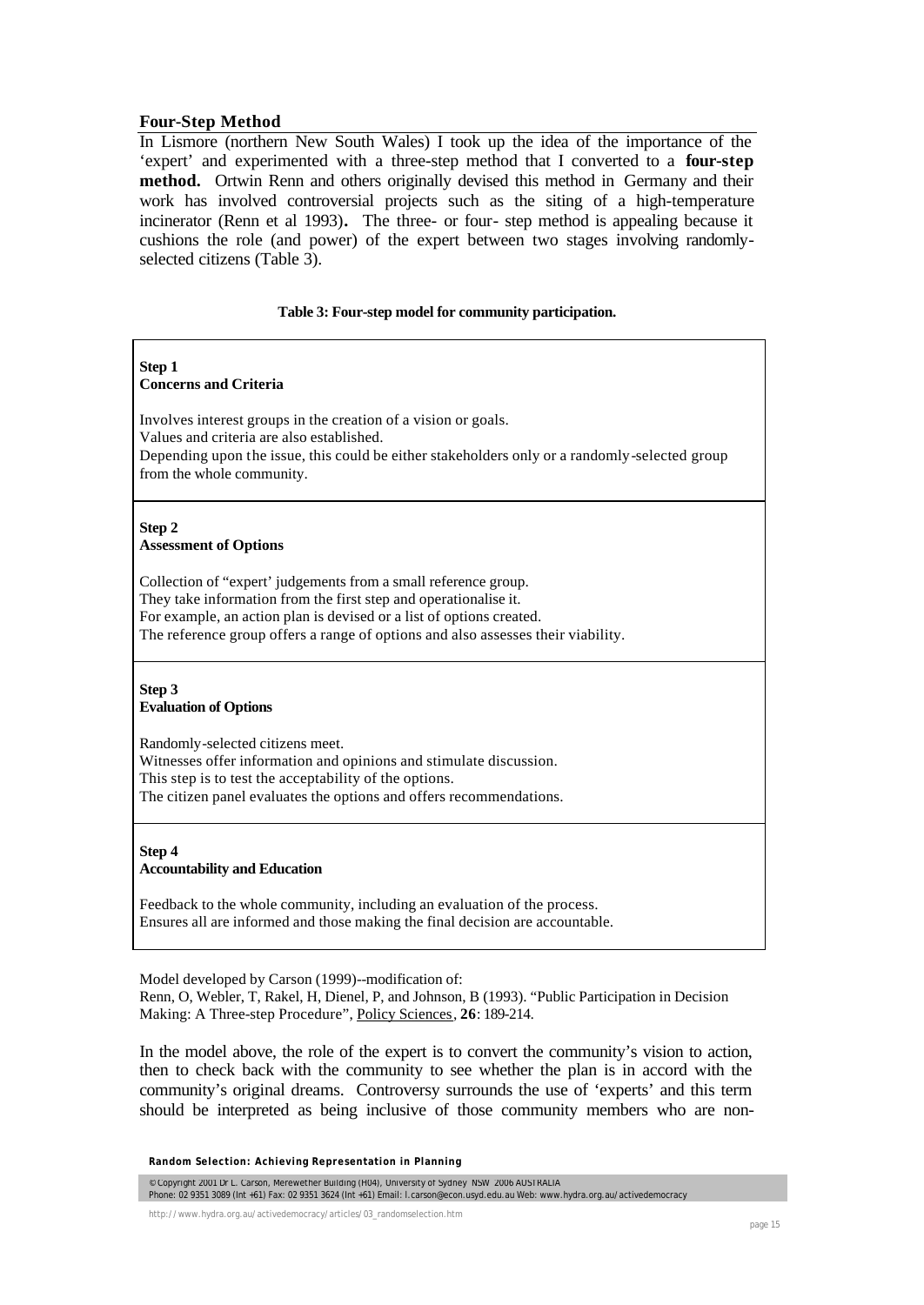professional. The term 'expert' does not denote educational or professional qualifications alone; a community member with considerable experience of an issue certainly qualifies as a non-professional expert.

Like Ricardo Blaug I am mindful of the 'trade-offs' that must occur between participation and effectiveness in decision making (Blaug 1999: 143-149). While ever the community can be assured that its members have participated in decisions about such trade-offs, I see no difficulty in streamlining a consultative process to enhance its effectiveness. Excessive deliberation can kill a democratic group just as surely as it can empower it. Actioning or operationalising a community's dream is important to the overall consultative process. Testing the validity of such action plans is the aim of the third step outlined above.

## **Citizens Jury**

The citizens jury (Table 4) has been tried and tested over two decades--in the US, in Germany (where they are known as planning cells), and more recently in the UK (Coote & Lenaghan 1997). There is little doubt about its usefulness as an effective participatory mechanism.

| Pre-jury phase  | Issue defined by commissioning authority, which has power to act on<br>jury's recommendations.<br>Coordinator appointed to convene advisory group for recruitment of<br>witnesses, arrange selection of panel, and gather briefing information.<br>Independent facilitator appointed.<br>Convening of jury and topic are publicised.<br>Jury randomly selected to match a socio-economic profile.<br>Contract between commissioning authority and jurors.<br>Jurors develop own criteria for decisions that will lead to<br>recommendations in a report. |
|-----------------|----------------------------------------------------------------------------------------------------------------------------------------------------------------------------------------------------------------------------------------------------------------------------------------------------------------------------------------------------------------------------------------------------------------------------------------------------------------------------------------------------------------------------------------------------------|
| Jury session    | Jury session involves expert (professional $\&$ non-professional)<br>witnesses who are questioned.<br>Jurors receive written evidence before and after jury session.<br>Jurors deliberate in plenary and smaller groups.<br>Jurors prepare a report for commissioning authority.                                                                                                                                                                                                                                                                         |
| Post-jury phase | Jury's conclusions are published.<br>Authority either acts on recommendations or explains publicly why<br>not.                                                                                                                                                                                                                                                                                                                                                                                                                                           |

**Table 4: Citizens Juries (US, UK), Planning Cells (Germany)**

Unfortunately, most often the commissioning body has not been the decision making body, hence the recommendations that have emanated from these juries have generally languished. However, participants speak highly of the experience, as do media representatives who have covered juries. Much of citizens juries' success--that is, in the credibility of the method--is attributable to the method of selection of its jury members.

Further information: http://www.loka.org/pages/panel.htm

**Random Selection: Achieving Representation in Planning**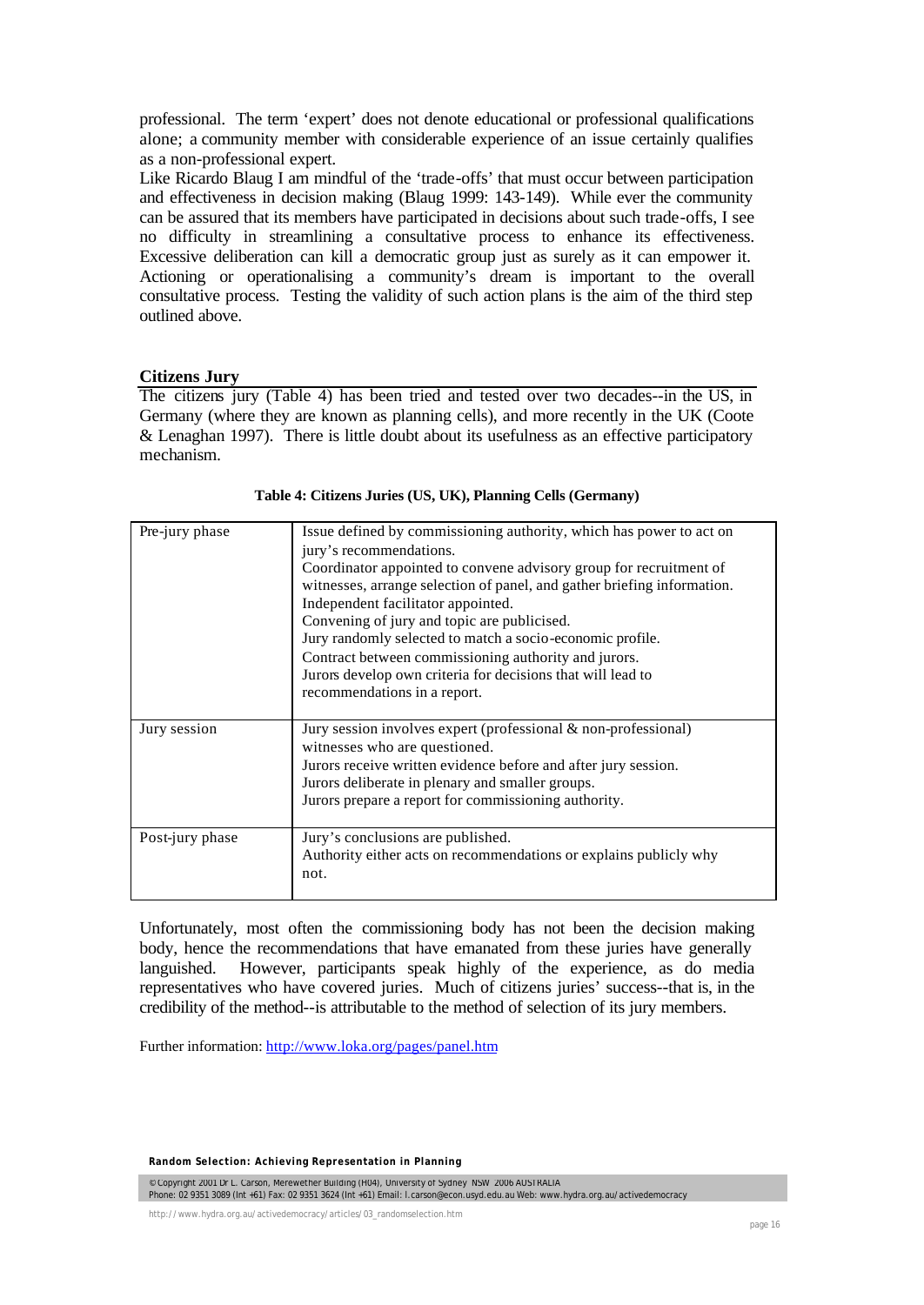# **Random Selection**

The issue of 'random selection' is an important one because it is an essential component of most of the recent innovations that have been mentioned. Various methods are used to select randomly and some of the methods used overseas as well as in Australia are outlined below. There is no suggestion that these methods lead to representativeness. Participants would need to be conscripted in order for genuine randomness to occur. However these methods command confidence because the stratified sample reflects a cross section of the population.

I favour random selection as a selection method because I believe it is the fairest way to provide an opportunity for everybody to be involved in decision making—it gives everyone an equal chance of involvement and it avoids claims of bias or conflict of interest (Carson & Martin 1999). Not only is it fair, it is seen to be fair--particularly in a country like Australia with our heritage of two-up, lotteries and juries. Making a decision to randomly select is not enough to guarantee fairness, judgement still comes into play. Here are some examples of the different procedures that I have encountered that have dealt with achieving randomness in the selection of participants.

# **Method 1**

A profile of the population is developed to suit the issue eg gender, age, class, ethnicity, housing tenure, occupation, education, geography, religion, attitude. Recruiters find participants to match the profile using a combination of door-to-door, approaching people in street etc.

# **Method 2**

Advertisements are placed in local, state or national newspapers asking for participants. The issue is specified and respondents are asked to write a brief explanation about their interest. Respondents are then selected according to diversity.

## **Method 3**

Advertisements are placed in newspapers. No detail is given except that research is involved and citizens' views are sought. Respondents are phoned, a survey is completed, then respondents are matched to a profile.

## **Method 4**

Letters are sent to citizens who are randomly selected from the electoral roll, inviting them to participate. They are given minimal information about the issue except the date and duration of participation. Respondents complete a questionnaire to provide demographic data. Responses are matched to profile criteria then randomly selected.

## **Method 5**

Prospective participants are randomly selected via the electoral roll. They are sent an invitation to participate. This is followed up with a telephone call or a personal visit. Suits a small community.

**Random Selection: Achieving Representation in Planning**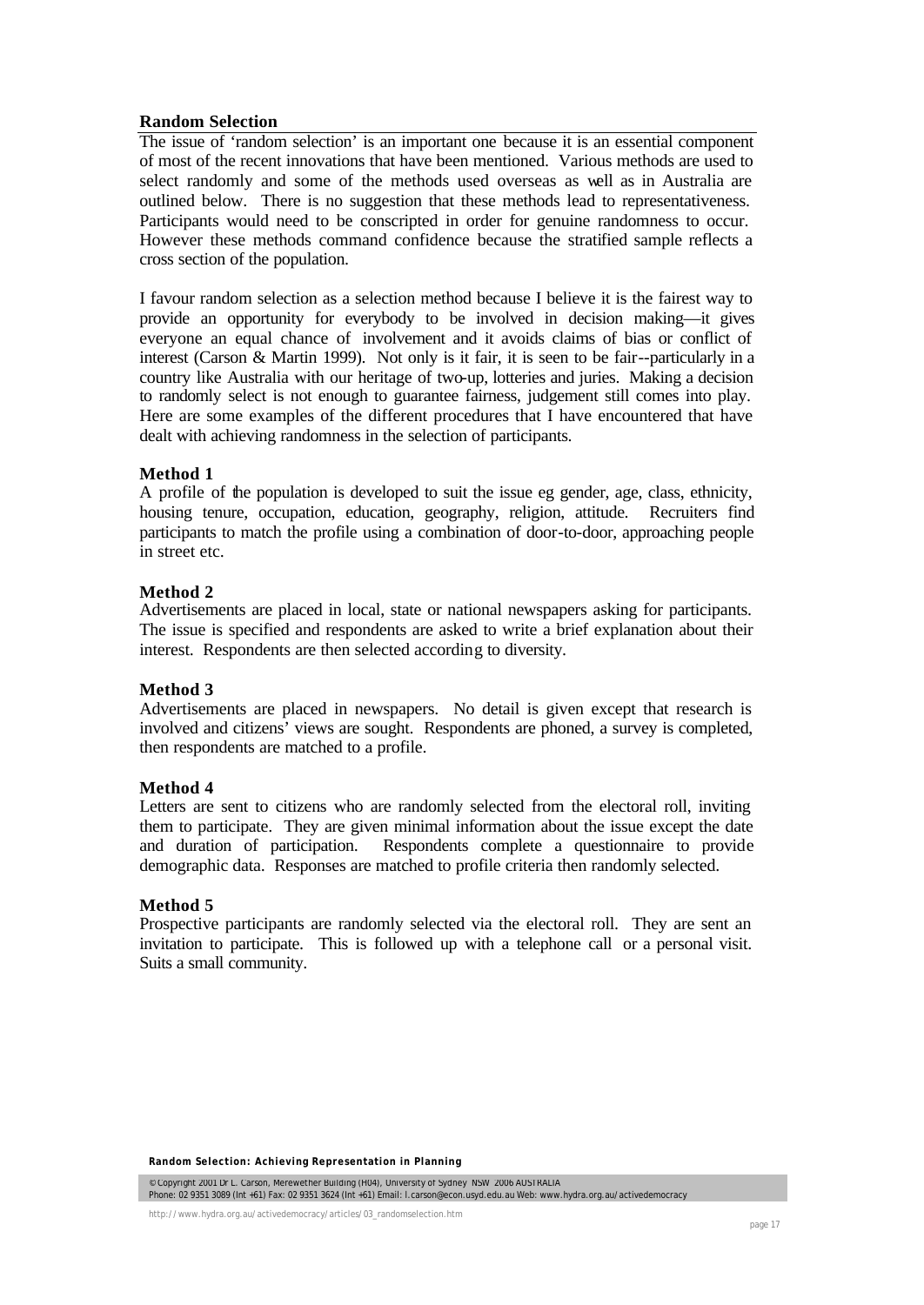## **Consensus Conferences**

The citizens jury process can be equated to that which is used for a consensus conference. I see a consensus conference as a larger scale and more expensive version of a citizens jury but one in which participants, to date, have had more control over the agenda. Consensus conferences (CCs) have a long and respected history with antecedents in the US. The original medical and technology assessment model relied on an expert lay panel. More notably, in the past decade, Denmark's Board of Technology has involved lay persons in its panels and this model has been replicated dozens of times throughout the world (Joss & Durant 1995).

I was a member of the steering committee that was convened by the Australian Museum for Australia's first consensus conference (CC) on gene technology in the food chain (held in old Parliament House in March 1999). Australia's CC had an eighteen month gestation and owed its conception and the safety of its final delivery to Carole Renouf from the Australian Consumers Association (Renouf 1999).

The lay panel's final recommendation were intelligent, cautious and timely, given the current heightened debate on this topic. I am amused to hear continued calls for community consultation on this issue when such a rigorous process has already occurred. At least one of the lay panel's recommendations has recently been vindicated by a broad survey that showed 90% of respondents in favour of labelling of food. Awareness of, and faith in, the CC process could save opinion pollsters a lot of money!

The following tables (5 and 6) were developed by Rosemary James and Russell Blamey who compared the similarities and differences between citizen juries and consensus conferences. These tables were presented at the XIX Pacific Science Congress at the University of New South Wales in July, 1999.

**Random Selection: Achieving Representation in Planning**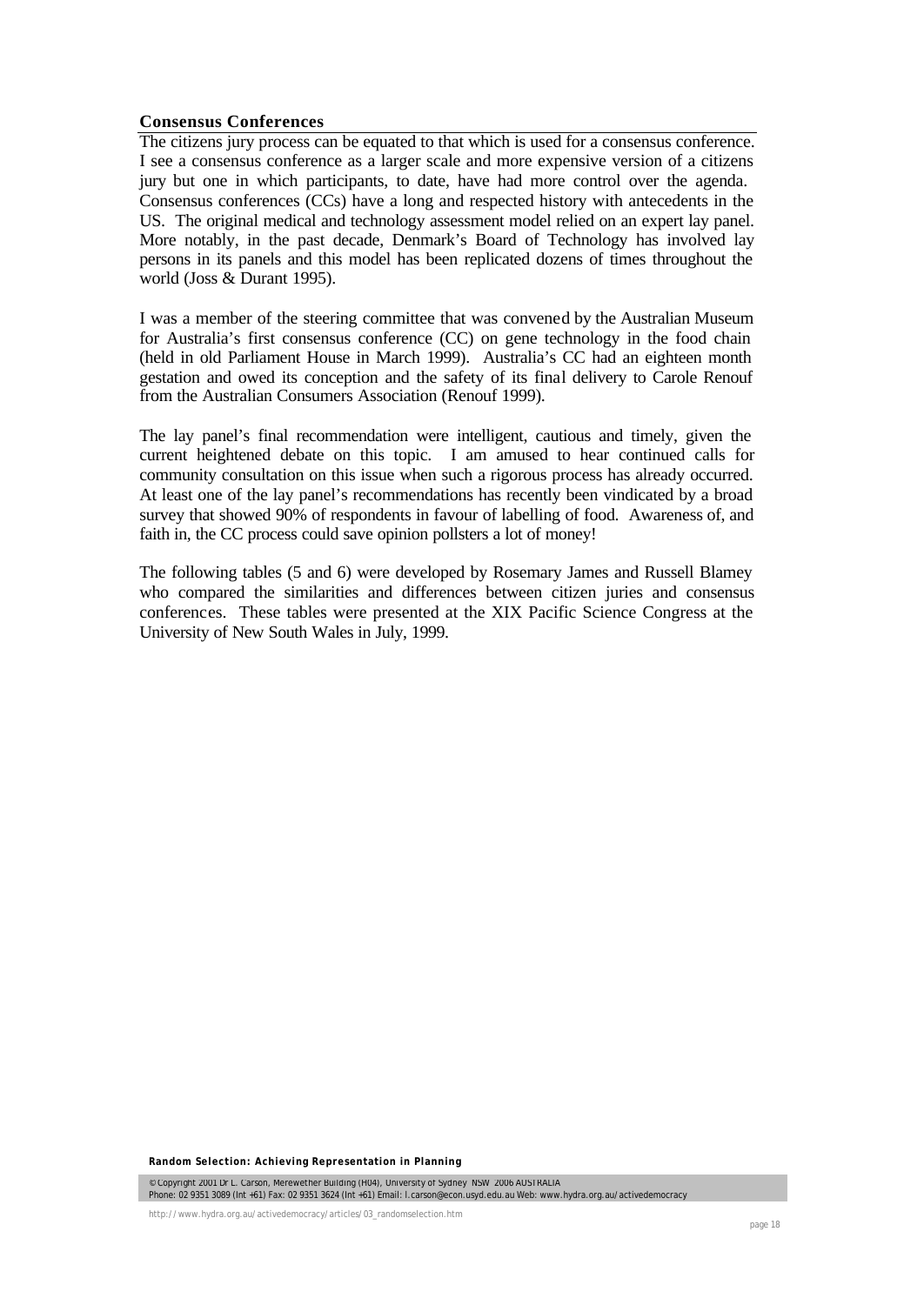| <b>Feature</b>                                | <b>Consensus Conference</b>                                                                                                                                                                                               | <b>Citizens' Jury</b>                                                                                                                                                                                                     |  |  |
|-----------------------------------------------|---------------------------------------------------------------------------------------------------------------------------------------------------------------------------------------------------------------------------|---------------------------------------------------------------------------------------------------------------------------------------------------------------------------------------------------------------------------|--|--|
| Use of steering<br>committee                  | Yes                                                                                                                                                                                                                       | Sometimes                                                                                                                                                                                                                 |  |  |
| Panel or jury<br>selection                    | advertisement<br>$\bullet$<br>selection from respondents<br>$\bullet$<br>on basis of self-provided<br>information<br>$\bullet$                                                                                            | various, including that<br>$\bullet$<br>used for consensus<br>conferences                                                                                                                                                 |  |  |
| <b>Theoretical basis</b>                      | Participatory democracy<br>Deliberative democracy                                                                                                                                                                         | Participatory democracy<br>Deliberative democracy                                                                                                                                                                         |  |  |
| Legislative<br>support in<br><b>Australia</b> | No                                                                                                                                                                                                                        | No                                                                                                                                                                                                                        |  |  |
| <b>Facilitator</b>                            | Yes                                                                                                                                                                                                                       | Yes                                                                                                                                                                                                                       |  |  |
| <b>Payment of fees</b>                        | Yes-replacement of income<br>foregone                                                                                                                                                                                     | Usually a per diem as a part<br>payment for income forgone                                                                                                                                                                |  |  |
| <b>Elements of the</b><br>process             | read preparatory material<br>$\bullet$<br>question the witness<br>$\bullet$<br>evaluate information<br>$\bullet$<br>reach decisions regarding<br>$\bullet$<br>the key and subsidiary<br>questions<br>prepare final report | read preparatory material<br>$\bullet$<br>question the witness<br>$\bullet$<br>evaluate information<br>$\bullet$<br>reach decisions<br>$\bullet$<br>regarding the key and<br>subsidiary questions<br>prepare final report |  |  |
| Open to the<br>public                         | Yes                                                                                                                                                                                                                       | Maybe                                                                                                                                                                                                                     |  |  |
| Size of panel                                 | $10-14$                                                                                                                                                                                                                   | 10-24                                                                                                                                                                                                                     |  |  |
| <b>Outcome</b>                                | The outcome is documented in<br>The outcome is documented<br>a final report from the panel.<br>in a final report from the<br>panel.                                                                                       |                                                                                                                                                                                                                           |  |  |
| <b>Composition of</b><br>the panel            | All lay people. No one to be<br>an expert or to have special<br>interest in the matter.                                                                                                                                   | All lay people. No one to be<br>an expert or to have special<br>interest in the matter.<br>However, the exclusions do<br>not appear to be as rigorously<br>applied.                                                       |  |  |

**Table 5: Shared features of consensus conferences and citizens' juries**

Source: Rosemary F. James and Russell K. Blamey (1999) "Citizen Participation—Some Recent Australian Developments", Paper presented at the Pacific Science Congress, Sydney, 4-9 July

**Random Selection: Achieving Representation in Planning**

© Copyright 2001 Dr L. Carson, Merewether Building (H04), University of Sydney NSW 2006 AUSTRALIA<br>Phone: 02 9351 3089 (Int +61) Fax: 02 9351 3624 (Int +61) Email: I.carson@econ.usyd.edu.au Web: www.hydra.org.au/activedem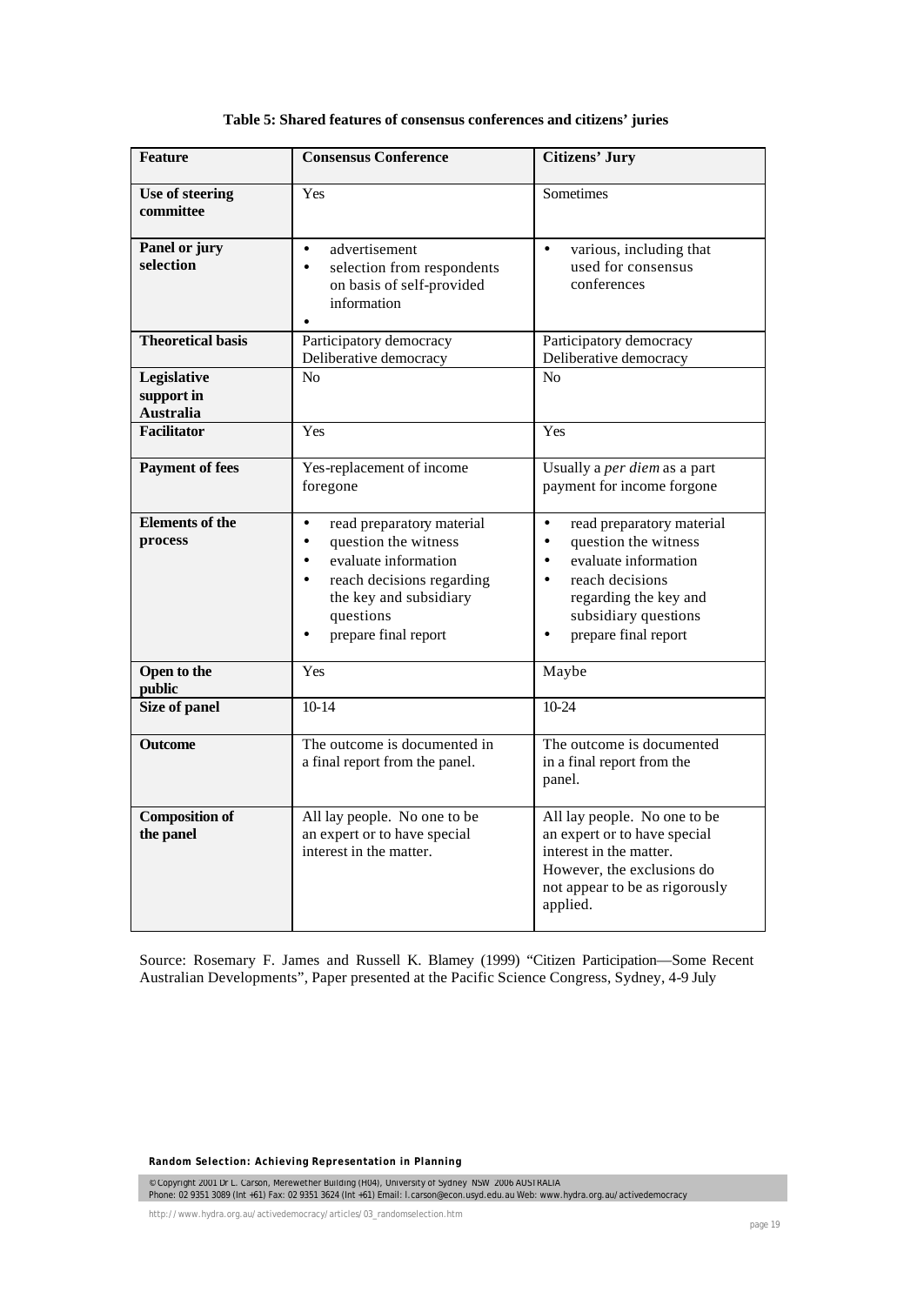**Table 6: Differences between Consensus Conferences and Citizens' Juries**

| <b>Feature</b>                               | <b>Consensus Conference</b>                                                        | Citizens;' Jury                                                                                                 |  |  |  |
|----------------------------------------------|------------------------------------------------------------------------------------|-----------------------------------------------------------------------------------------------------------------|--|--|--|
| <b>Duration</b>                              | 3 days plus two preparatory<br>weekends                                            | Usually 2-4 days                                                                                                |  |  |  |
| Wording of the<br>key questions or<br>charge | Performed by the panel                                                             | Performed by the organisers                                                                                     |  |  |  |
| <b>Calling of</b><br>witnesses               | Panel decides witnessed to be<br>called, with input from the<br>steering committee | Panel may be given the<br>opportunity to call witnesses<br>in addition to those<br>nominated by then organisers |  |  |  |

Source: Rosemary F. James and Russell K. Blamey (1999) "Citizen Participation—Some Recent Australian Developments", Paper presented at the Pacific Science Congress, Sydney, 4-9 July

Further information on consensus conferences: http://www.loka.org/pages/worldpanels.html

The above comparison is based on a number of assumptions with which I would not necessarily agree. For example, there were no payments for participants in any of the North Coast citizens juries and Australia's consensus conference only covered the participants' travel and accommodation costs. In fact the relative cost of these mechanisms is very dependent upon the approach taken. The budgets for the citizens juries and consensus conference with which I have been directly involved have ranged from \$200 to \$200,000.

# **Comparison of Consultation Processes**

The comments I have made so far have been drawn together into a table that is fraught with subjective judgements but was a useful tool for assessing the extent to which each participatory method met my original criteria for effective participation (Table 7).

| <b>Model</b>          | <b>Typical of</b><br>popul'n | Cmnty<br>focus          | <b>Interact</b><br>$-ive \&$<br>Deliber-<br>ative | <b>Consens</b><br>-us   | Influent-<br>ial | Facilitat-<br>ed        | Open &<br>fair          | Cost<br>effective |
|-----------------------|------------------------------|-------------------------|---------------------------------------------------|-------------------------|------------------|-------------------------|-------------------------|-------------------|
| <b>Advisory</b>       |                              |                         |                                                   |                         |                  |                         |                         |                   |
| <b>Committee</b>      |                              | $\mathbf{2}$            | $\mathbf{3}$                                      | $\overline{2}$          | $\overline{2}$   |                         |                         | 3                 |
| <b>Deliberative</b>   |                              |                         |                                                   |                         |                  |                         |                         |                   |
| Poll                  | $\overline{\mathbf{4}}$      | 3                       | $\overline{\mathbf{4}}$                           | $\overline{2}$          | 1                | $\overline{\mathbf{4}}$ | $\overline{\mathbf{4}}$ | $\mathbf{3}$      |
| <b>Cit. Survey</b>    |                              |                         |                                                   |                         |                  |                         |                         |                   |
| Panel                 | $\overline{\mathbf{4}}$      | 3                       |                                                   | $\overline{2}$          | $\mathbf{3}$     | $\overline{2}$          | $\overline{2}$          | $\mathbf{3}$      |
| 4-Step                |                              |                         |                                                   |                         |                  |                         |                         |                   |
| <b>Procedure</b>      | $\overline{\mathbf{4}}$      | $\overline{\mathbf{4}}$ | $\overline{\mathbf{4}}$                           | $\overline{\mathbf{4}}$ | $\overline{2}$   | $\overline{\mathbf{4}}$ | 3                       | $\mathbf{3}$      |
| <b>People's Panel</b> |                              |                         |                                                   |                         |                  |                         |                         |                   |
|                       | 4                            | $\overline{2}$          |                                                   |                         |                  | $\mathbf{2}$            | $\overline{2}$          | 3                 |

**Table 7: Comparative Assessment of Consultation Processes**

**Random Selection: Achieving Representation in Planning**

© Copyright 2001 Dr L. Carson, Merewether Building (H04), University of Sydney NSW 2006 AUSTRALIA

Phone: 02 9351 3089 (Int +61) Fax: 02 9351 3624 (Int +61) Email: l.carson@econ.usyd.edu.au Web: www.hydra.org.au/activedemocracy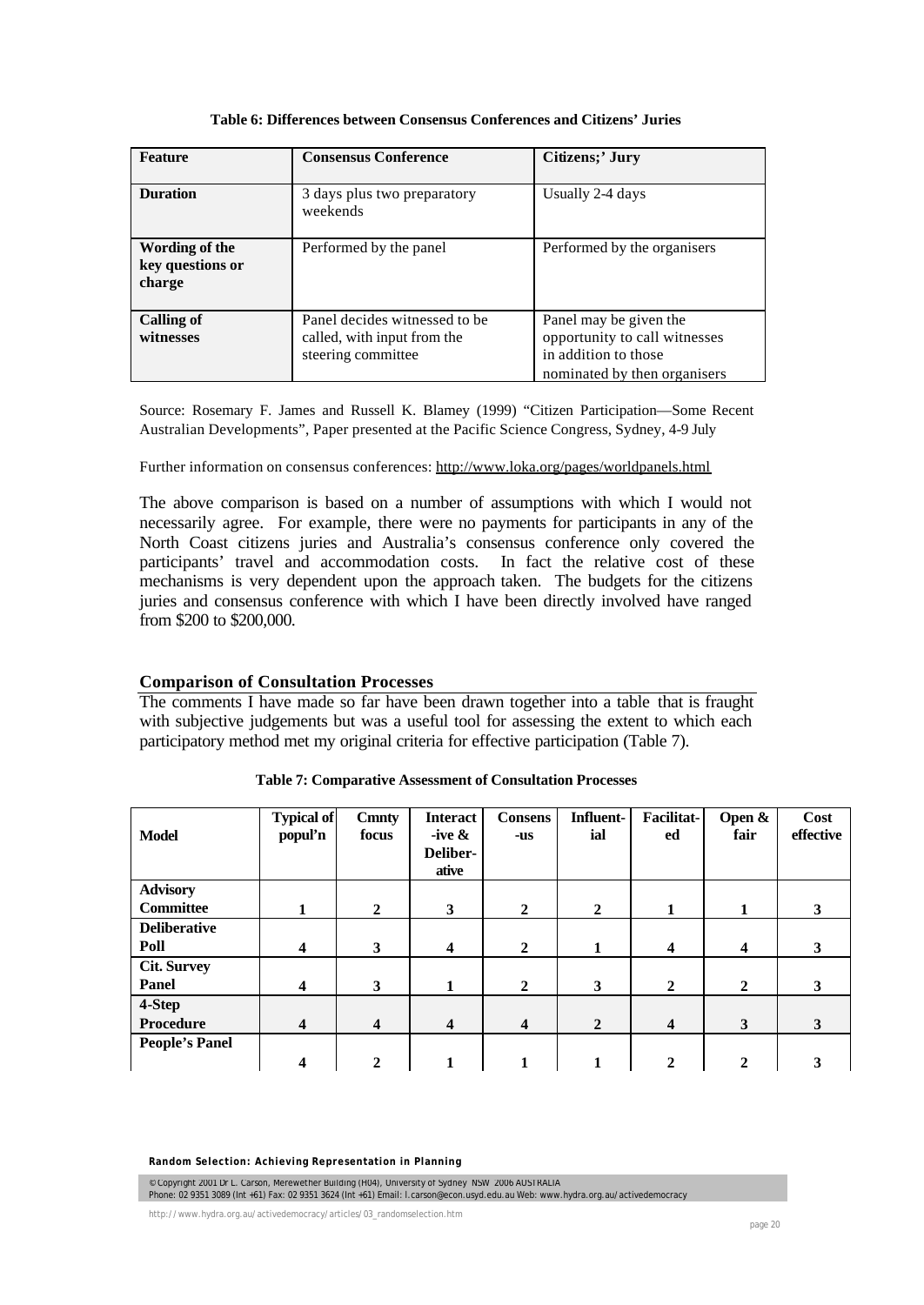| Citizen Jury $(\&$<br><b>Consensus</b><br>Conference) |                |                   |                |  |  |
|-------------------------------------------------------|----------------|-------------------|----------------|--|--|
| Kev:<br>1= not much                                   | $2 =$ somewhat | $3=$ considerably | $4=$ very much |  |  |

**n/a= not applicable or unknown**

Clearly, had traditional methods such as surveys or public meetings been included, they would have compared poorly. The methods, in my opinion, that would earn the most confidence from both commissioning bodies and the general public are the four-step model, citizens juries and consensus conferences. The people's panel, too, holds great promise as a way of combining a number of enabling mechanisms.

# **Local Area Planning**

At this stage it is worth applying the "so what?!" test. So what are the implications for planning? My guess is that planners, like elected representatives and academics and citizens, wrestle with a serious contradiction:

*Many of us appear to hold two intuitive assumptions about the making of decisions…The first is that a decision is somehow "more moral" when those affected have participated in its making. This is a normative belief. The second is that human nature and the real constraints of decision-making in fact preclude the possibility of complete participation. This is an empirical assertion* (Blaug 1999: x-xi).

This is surely a fundamental dilemma for all policy makers—that citizens *ought* to be able to participate in decision making—but the reality of complete participation is *so* difficult. The further complication is our combined inexperience with deliberation.

*We are not good at participation …attempts to participate expose individuals to the full force of our collective incapacity to manage moral and value conflicts (Blaug 1999: xi).* 

This combination—that real constraints of decision making preclude complete participation and that we are not much good at it anyway—deserves attention. Ongoing advisory groups have a tendency to not only be unrepresentative--no matter how enthusiastic and well-meaning the volunteers who attend; they also have a tendency to self-destruct. Advisory committees are very reliant on skilled facilitation and sound group processes—almost always absent in my experience. That is not to say that robust groups are not possible, simply that they are rare and they arise not by accident but because the group is dedicated to developing expertise in deliberation and decision making. Without such dedication these groups are as hollow as the representative system that spawned them.

We all need to develop our deliberative, decision-making ability—it is a useful skill in the kitchen, the bedroom, the board room or the tea room. But we are wary of developing this capacity. We assume we are born with it. We are not.

Blaug talks about the need to develop *deliberative capacity* and believes that deliberative capacity:

- 1. Is dependent on good information, on its accessibility and continued provision.
- 2. Requires practice if it is to be preserved.

**Random Selection: Achieving Representation in Planning**

© Copyright 2001 Dr L. Carson, Merewether Building (H04), University of Sydney NSW 2006 AUSTRALIA Phone: 02 9351 3089 (Int +61) Fax: 02 9351 3624 (Int +61) Email: l.carson@econ.usyd.edu.au Web: www.hydra.org.au/activedemocracy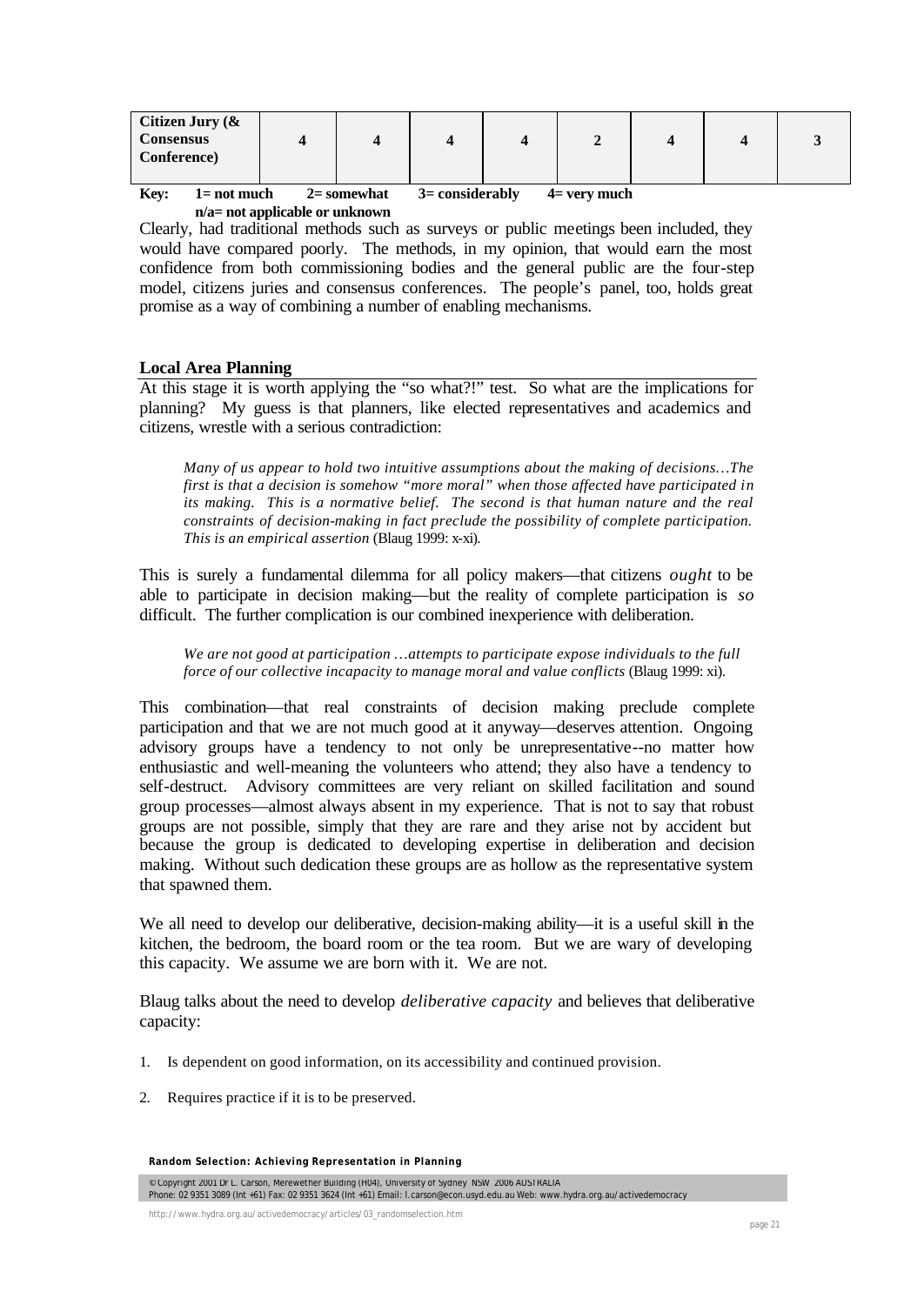- 3. Requires motivation—the group's energy is its greatest resource.
- 4. Participants must understand that it takes time to learn to do it well.

[This is]…*precisely the problem that has always bedeviled democracy, for without a perfectly informed and wise populace, the devolution of power appears a very dangerous undertaking* (Blaug 1999: 146).

Participation will not arise miraculously; it must be practised. Community members' participatory muscles have atrophied through lack of use and need to be pumped up with regular work-outs. Mechanisms such as citizens juries and consensus conferences provide a good training ground for these democratic athletics. Surprising things happen. People scale walls of constraints. Democracy 'breaks out'.

…*democracy…occasionally breaks out among particular people in particular situations. Suddenly, we find we have risen above the power-saturated ways in which we normally interact and that something quite different is taking place between us* (Blaug 1999: 135).

Providing innovative options for consultation, providing good facilitators, randomly selecting people who would otherwise be missed in community consultation, using sound decision making techniques, encouraging debate—these are all admirable contributions in the creation of a strong democracy.

 [Participants'] *ability to survive as a democratic entity will be directly related to their collective expertise in making judgments that preserve the fairness and efficiency of their decision-making process* (Blaug 1999: 141).

What I am *not* suggesting is that we abandon existing strategies for community consultation but they may need to be more finely tuned. Nor should more innovative practices be avoided because they are too difficult and radical democracy is too hard. The alternative—to persist with processes that we know to be suspect—would be such a missed opportunity. It would be an admission that representative government is as good as it gets—heaven forbid!

…*the question is not whether discursive democracy can become the practice of complex societies but whether complex societies are still capable of democratic rule* (Benhabib 1994: 42, cited by Blaug 1999: 156).

Robust, democratic groups *do* exist already. For example, community development strategies often breed democratic practice. The mechanisms I have talked about should be seen as additional to such healthy groups and additional to those processes that you know are working well already.

The good news for planners is that federal politicians have caught up with the immense significance of local area planning. Mark Latham (1998), Lindsay Tanner (1999) and others who are flying Tony Blair's Third Way banner (under the influence of Anthony Giddens), are speaking increasingly of the problems created by locational disadvantage; place management, community building and integrated planning are becoming catch phrases; community development is no longer 'bottom up' it is 'inside out' (Brisbane Institute address by Mark Latham, July 1999).

**Random Selection: Achieving Representation in Planning**

© Copyright 2001 Dr L. Carson, Merewether Building (H04), University of Sydney NSW 2006 AUSTRALIA Phone: 02 9351 3089 (Int +61) Fax: 02 9351 3624 (Int +61) Email: l.carson@econ.usyd.edu.au Web: www.hydra.org.au/activedemocracy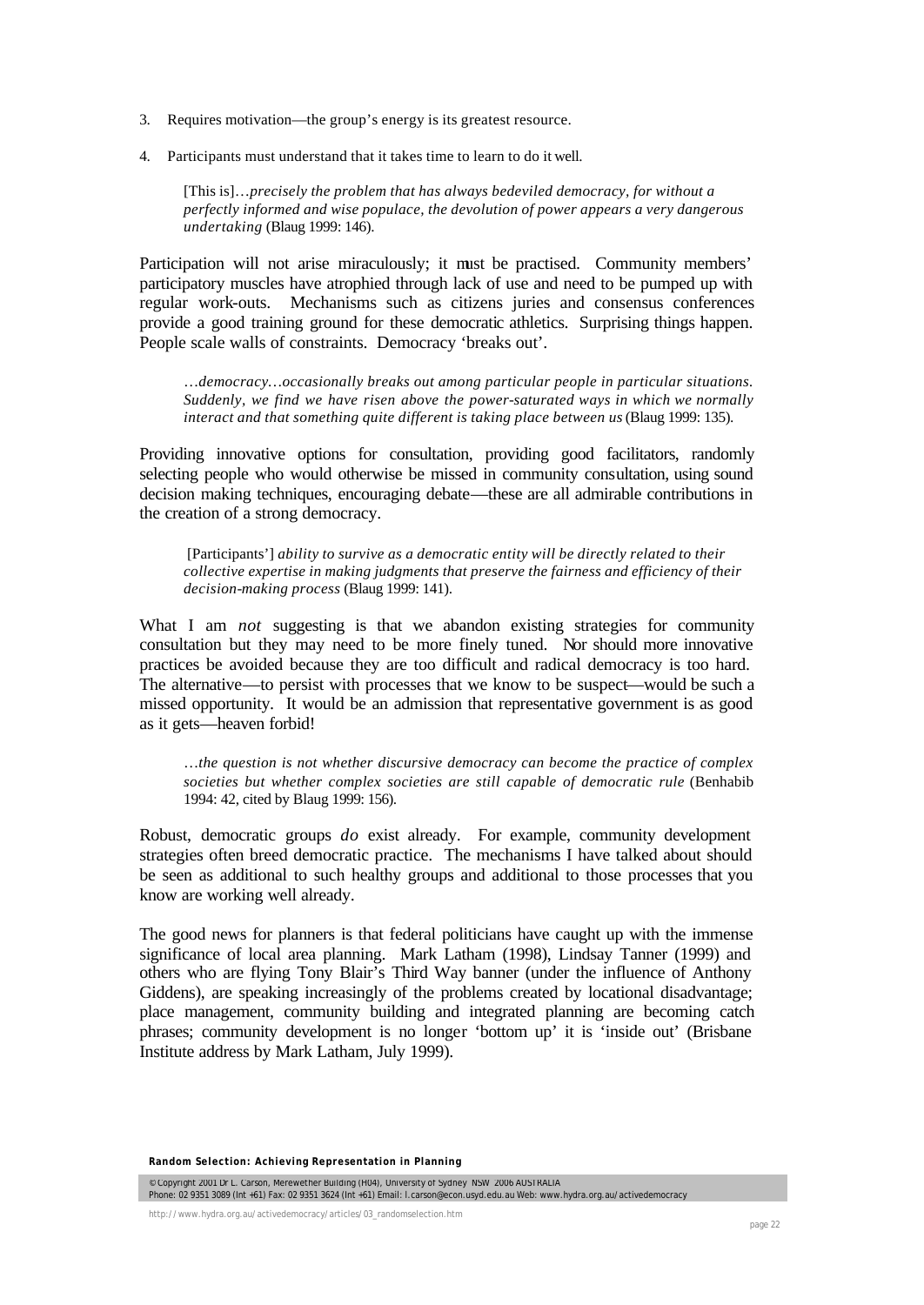# **Conclusion**

I have argued that, for participation to be effective, a number of essential criteria need to be applied. A number of enabling mechanisms have been described: deliberative polls, people's panels, a citizens survey panel, a four-step model, citizens juries and consensus conferences. The importance of two of the criteria—deliberation and representativeness—has been discussed. I would conclude by saying that any mechanism that moves us closer toward direct, deliberative democracy using samples typical of the population, is worthy of further trial. Only after sufficient trial and evaluation will it be possible to institutionalise these enabling mechanisms with confidence. Considerable work has already been done and the results are extremely promising. There is no reason to persist with orthodox methods that serve only to increase the community's cynicism. Radically democratic methods such as those described will satisfy our need for fairness, immersiveness, interactivity and inclusiveness in any decision making that deeply affects our lives.

# **References**

Argyris, C and D A Schön (1974) Theory in practice: Increasing professional effectiveness, San Francisco, Jossey-Bass.

Arnstein, S R (1969) "A Ladder of Citizen Participation", AIP Journal, (July): 216-224.

Barber, B R (1992) "Opinion Polls: Public Judgment or Private Prejudice?" The Responsive Community, **2**(2): 4-6.

Barber, B R (1986) A Bicentennial Meditation: Making Democracy Strong, AR: The Antaeus Report, Center for the Study of Education and Society.

Blaug, R (1999) Democracy, Real and Ideal. Discourse Ethics and Radical Politics, Albany, State University of New York Press.

Benhabib, S "Deliberative Rationality and Models of Democratic Legitimacy," *Constellations*, vol. 1, no. 1, 1994, p.26-52

Carson, L (1996) How Do Decision Makers in Local Government Respond to Public Participation? Case Study: Lismore City Council 1991-1995, Unpublished PhD Thesis, Southern Cross University, Lismore.

Carson, L and Martin, B (1999) Random Selection in Politics, Westport, CT, Praeger Publishers. (forthcoming)

Cole, L. A. (1986) "Resolving Science Controversies: From Science Court to Science Hearings Panel", in Goggin, M. L. (ed.) Governing Science and Technology in a Democracy, Knoxville, The University of Tennessee Press.

Coote, A and Lenaghan, J (1997) Citizens' Juries: Theory into Practice, Institute for Public Policy Research, London

Crosby, N, Kelly, J M and Schaefer, P (1986) "Citizens Panels: A New Approach to Citizen Participation", Public Administration Review, **46**(2): 170-178.

Fishkin, J S (1991) Democracy and Deliberation. New Directions for Democratic Reform, New Haven & London, Yale University Press.

**Random Selection: Achieving Representation in Planning**

© Copyright 2001 Dr L. Carson, Merewether Building (H04), University of Sydney NSW 2006 AUSTRALIA Phone: 02 9351 3089 (Int +61) Fax: 02 9351 3624 (Int +61) Email: l.carson@econ.usyd.edu.au Web: www.hydra.org.au/activedemocracy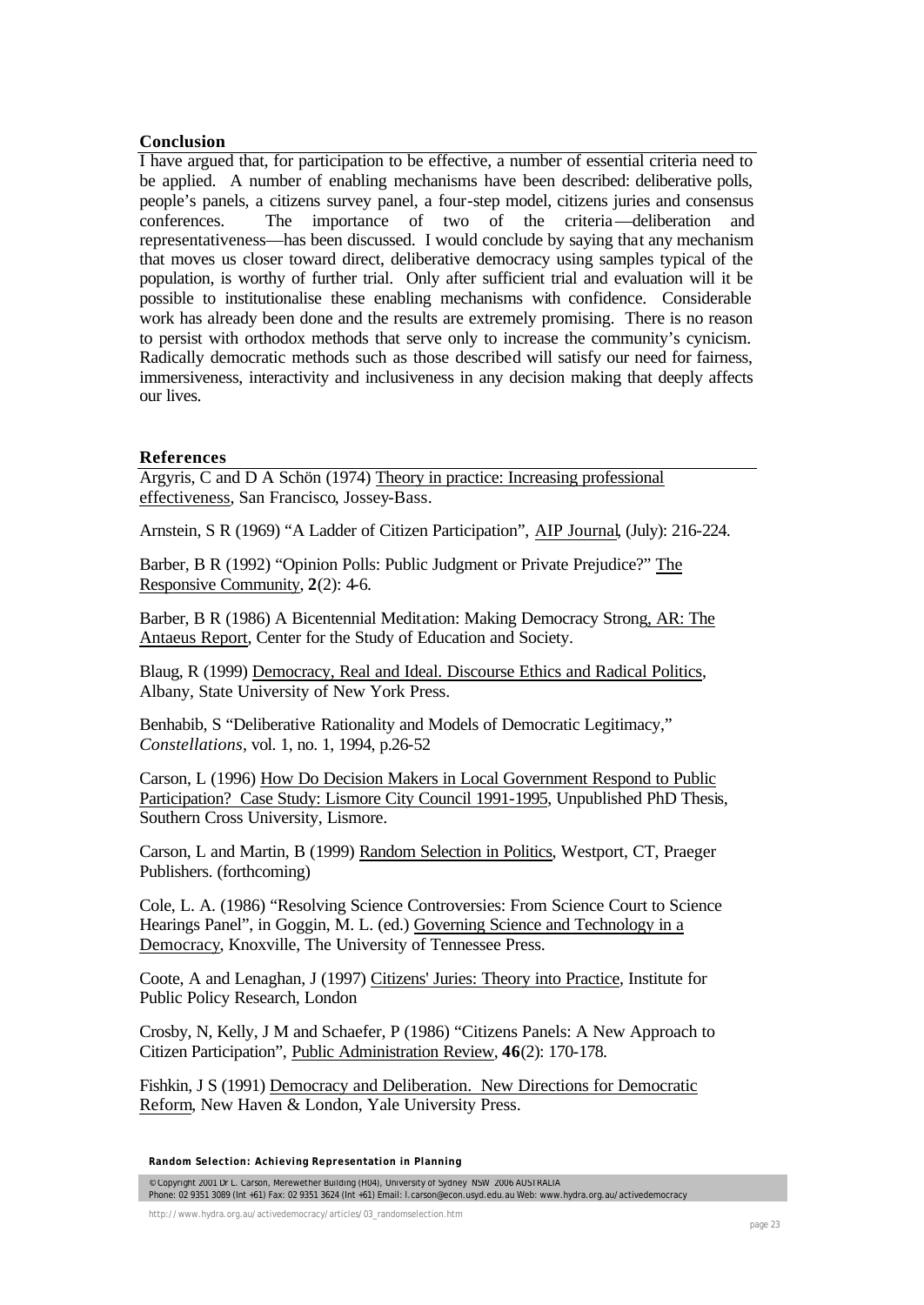Fishkin, J S (1995) The Voice of the People: Public Opinion and Democracy, New Haven, Yale University Press.

Gastil, J (1993) Democracy in Small Groups. Participation, Decision making, and Communication, Philadelphia, PA., New Society.

James, R F and Blamey, R K (1999) "Citizen Participation—Some Recent Australian Developments", Paper presented at the XIX Pacific Science Congress, Sydney, 4-9 July

Joss, S and Durant, J (eds) (1995). Public Participation in Science, London, Science Museum & European Commission Directorate General X11.

Kathlene, L and J A Martin (1991) "Enhancing Citizen Participation: Panel Designs, Perspectives, and Policy Formation", Journal of Policy Analysis and Management, **10**(1): 46-63.

Lappé, F M and P M Du Bois (c1993) Democracy is what we do, San Francisco, Institute for the Arts of Democracy**:** 6.

Latham, M (1998) Civilising Global Capital. New Thinking for Labor, St. Leonards, Allen & Unwin

Lummis, C D (1996) Radical Democracy, New York, Cornell University Press.

Lummis, C D (1982) "The radicalism of democracy", Democracy **2**: 9-16.

Manin, B (1997) The Principles of Representative Government, Cambridge, Cambridge University Press.

Renn, O, Webler, T and Weidemann, P (eds) (1995) Fairness and Competence in Citizen Participation. Evaluating Models for Environmental Discourse, Kluwer Academic Publishers, Dordrecht

Renn, O, Webler, T, Rakel, H, Dienel, P, and Johnson, B (1993). "Public Participation in Decision Making: A Three-step Procedure", Policy Sciences, **26**: 189-214.

Renouf, C (1999) "Rebirthing Democracy: The Experience of the First Australian Consensus Conference." Consuming Interest August (79): 16-19.

Tanner, L (1999) Open Australia, Annandale, Pluto Press

#### **Websites**

Australia's first consensus conference http://www.abc.net.au/science/slab/consconf/splash.htm

Center for Deliberative Polling http://www.la.utexas.edu/research/delpol/cdpindex.html

International Association for Public Participation (IAP2) http://pin.org/

The Loka Institute's page on US citizens' panels http://www.loka.org/pages/panel.htm

The Loka Institute's page on worldwide consensus conferences http://www.loka.org/pages/worldpanels.html

**Random Selection: Achieving Representation in Planning**

© Copyright 2001 Dr L. Carson, Merewether Building (H04), University of Sydney NSW 2006 AUSTRALIA Phone: 02 9351 3089 (Int +61) Fax: 02 9351 3624 (Int +61) Email: l.carson@econ.usyd.edu.au Web: www.hydra.org.au/activedemocracy